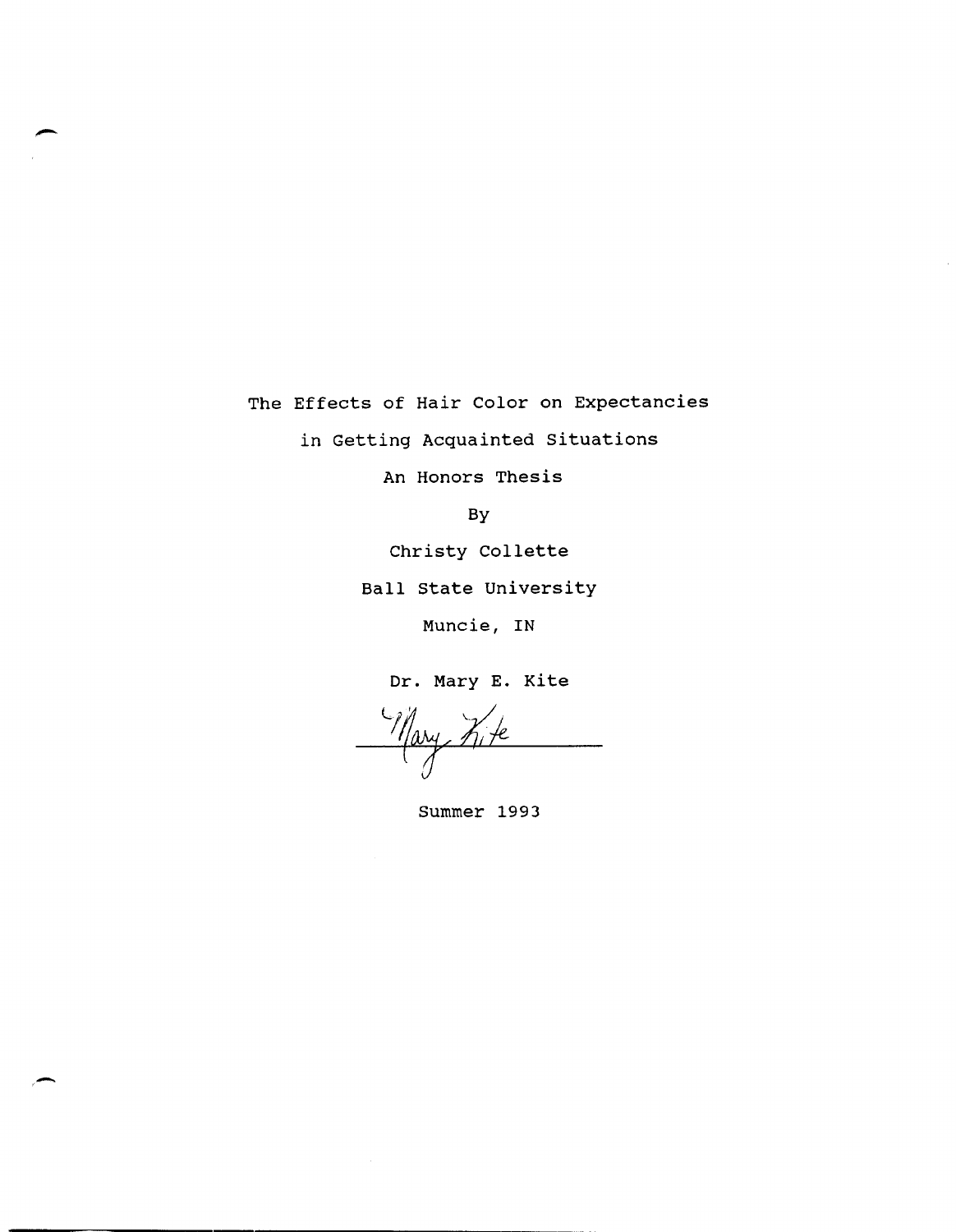The Effects of Hair Color on Expectancies in Getting Acquainted situations Christy Collette Ball state University

Running head: EXPECTANCY CONFIRMATION

/' c

 $\mathcal{L}^{\mathcal{L}}$ 

,-

-

 $\sim$   $\sim$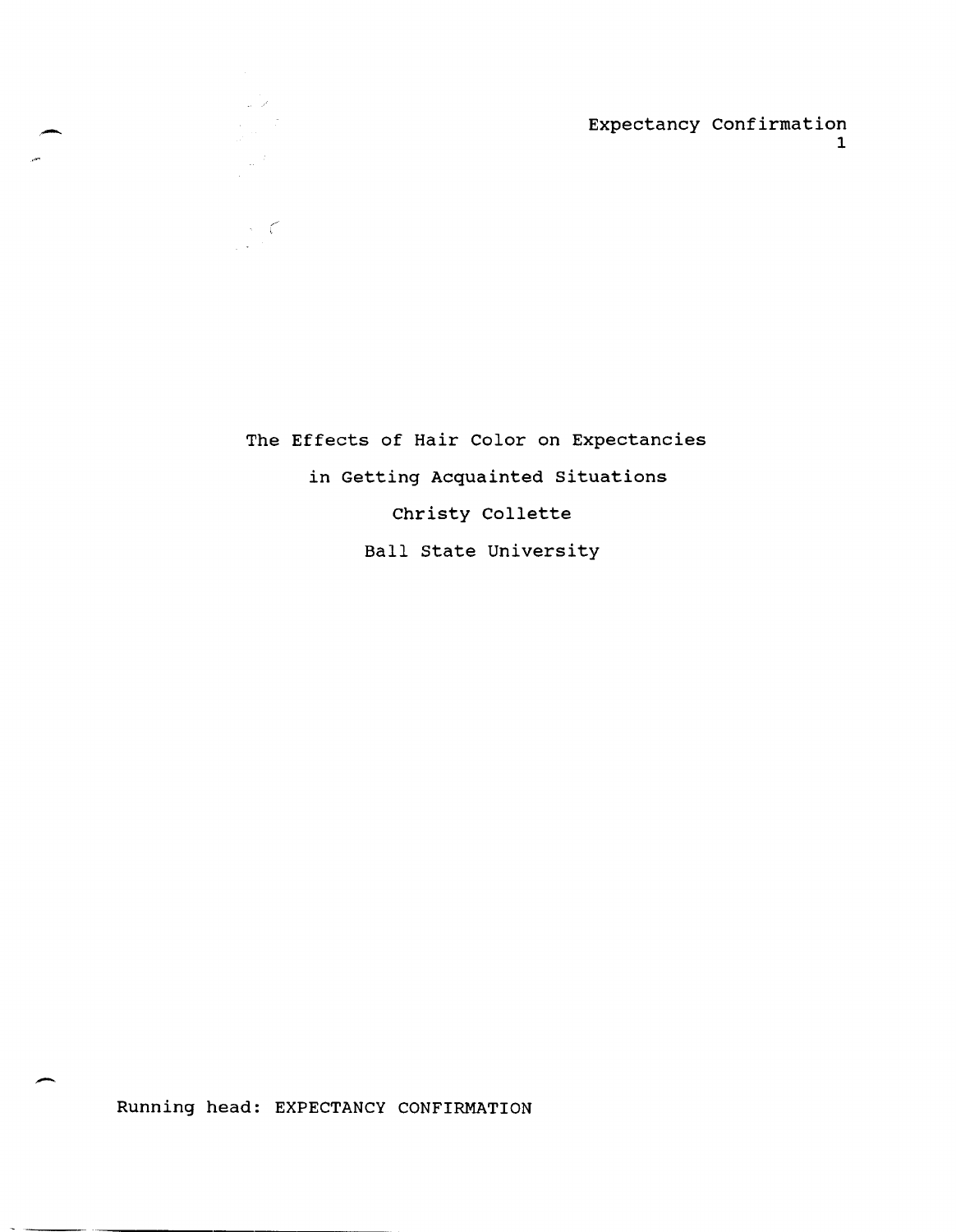#### Acknowledgments

I would first like to thank Dr. Mary Kite for being my advisor on this project. without her help and support this these never would have been possible. She has given many hours of her time working with me and it is greatly appreciated.

I would also like to thank Allison Adams for her help in researching and writing the introduction section. Many thanks go to Jennifer Ketchem for being the model in the photographs. She endured many trips trying to find the right color and style of wigs.

Finally, I would like to thank my parents for their support over the past four years. Without their love and encouragement, this degree would have only been a dream, they have helped make it become a reality.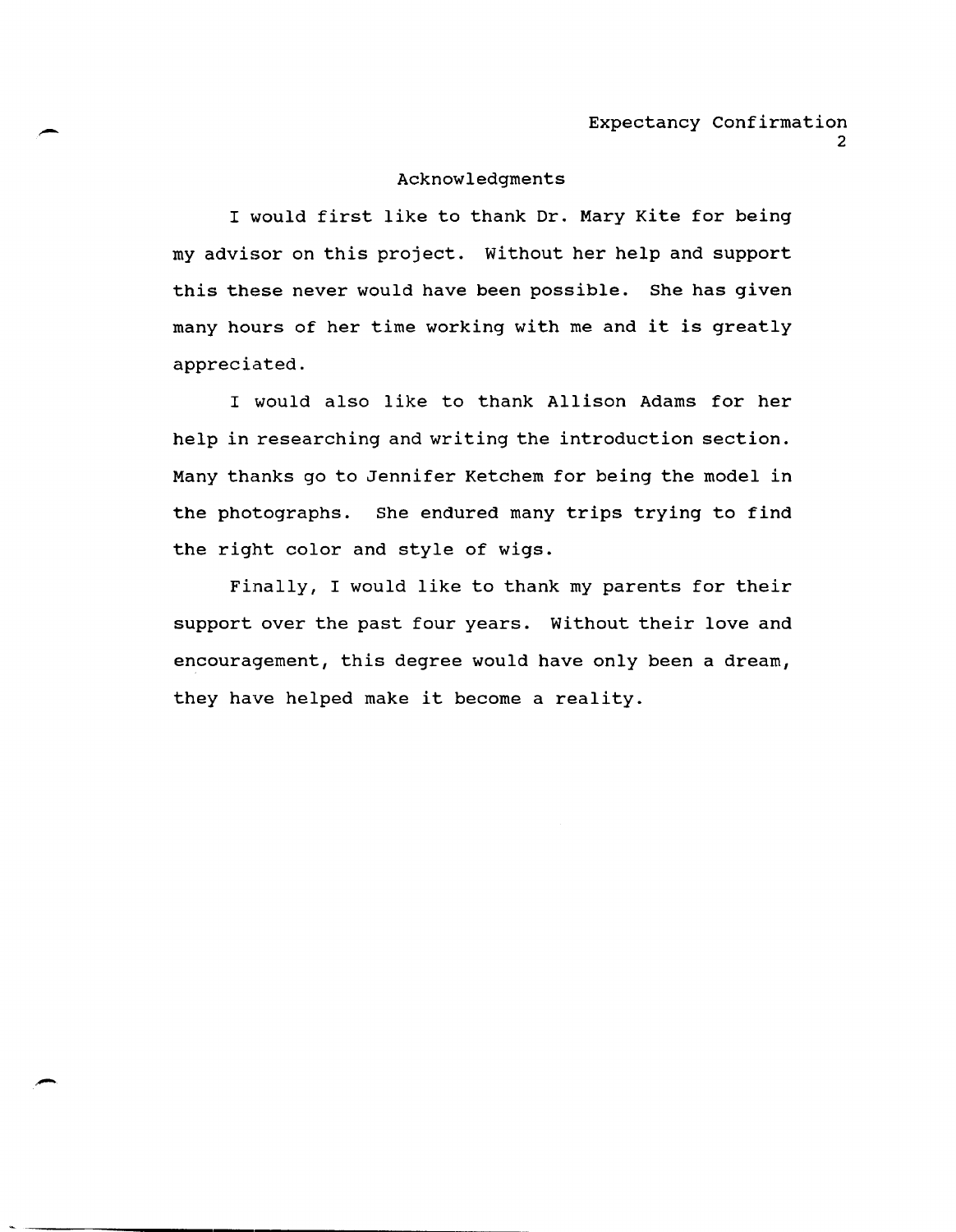## Abstract

This study was designed to determine if males treat blondes differently from brunettes in getting acquainted situations. Because previous research has shown that hair color is an important factor in the perception of an individual (Clayson & Maughan, 1986), it was expected that blondes would be asked questions pertaining to social situations whereas brunettes would be asked questions pertaining to school. Male subjects were given photographs of the same female wearing different wigs. They were given limited information and then asked to list their own questions and also to choose questions from a list that they might ask in order to get acquainted with the model. No significant differences were found between the two groups. Limitations of the study and areas of further research are discussed.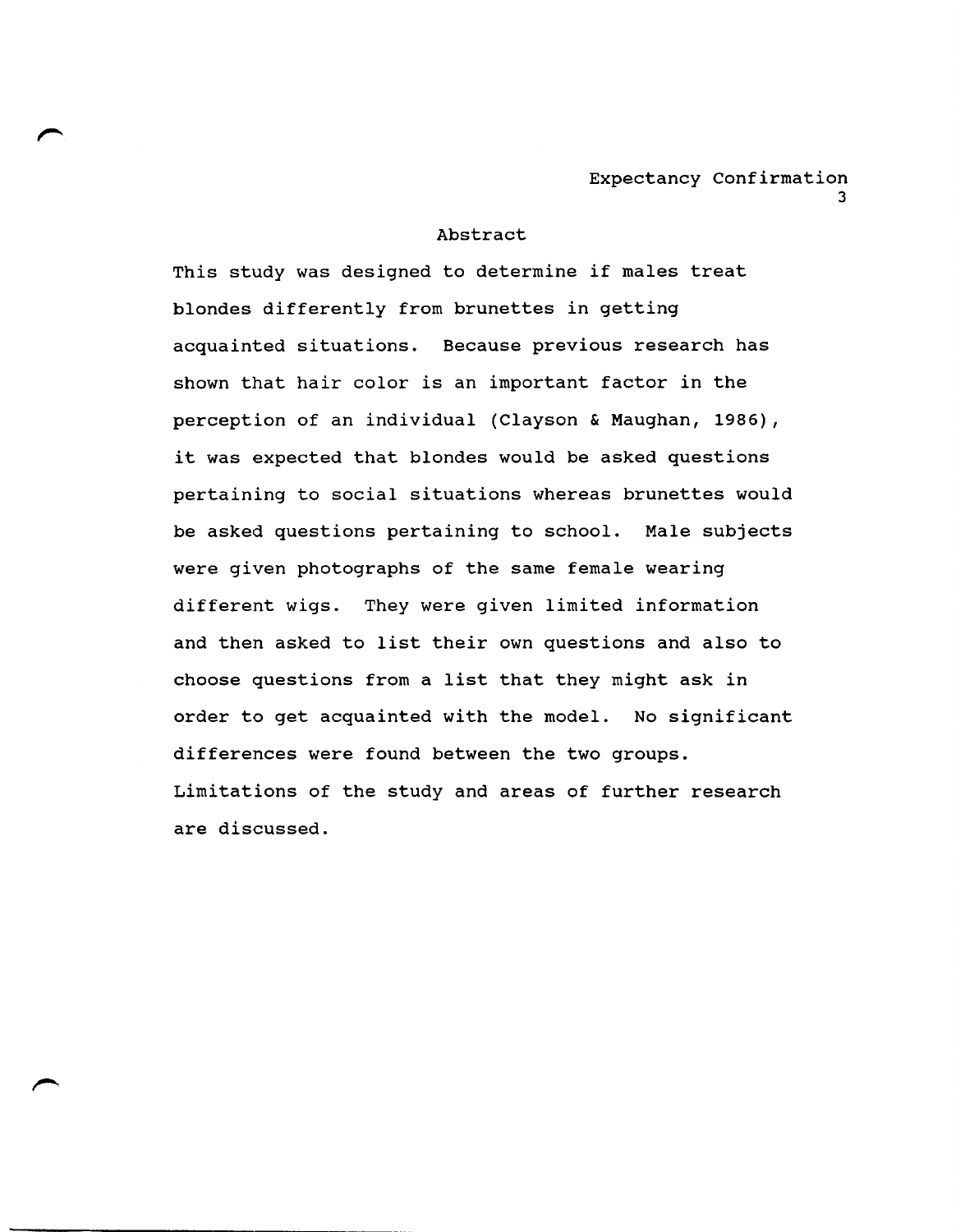stereotype about another person, and they interpret that person's behavior as conforming to the stereotype regardless of whether or not it actually does. These expectancies do not serve as definite truths about the target, rather they function as probable hypotheses concerning the likelihood of the target's disposition or behavior (Darley & Gross, 1983). Two models have been developed that describe the expectancy confirmation process. I describe them first and then discuss specific research suggesting these models. Darley and Fazio Model

According to Darley and Fazio (1980), expectancy confirmation follows a six-step general social interaction sequence; these steps delineate the development and implementation of expectancies. The sequence begins with the initial formation of an expectancy, which can occur through various channels. One possible channel is direct observation of another individual which may or may not represent the true behavior of the individual. Expectancies based on these observations are often unwarranted and may be formed despite evidence for alternate explanations for the behavior. The perceiver may or may not be involved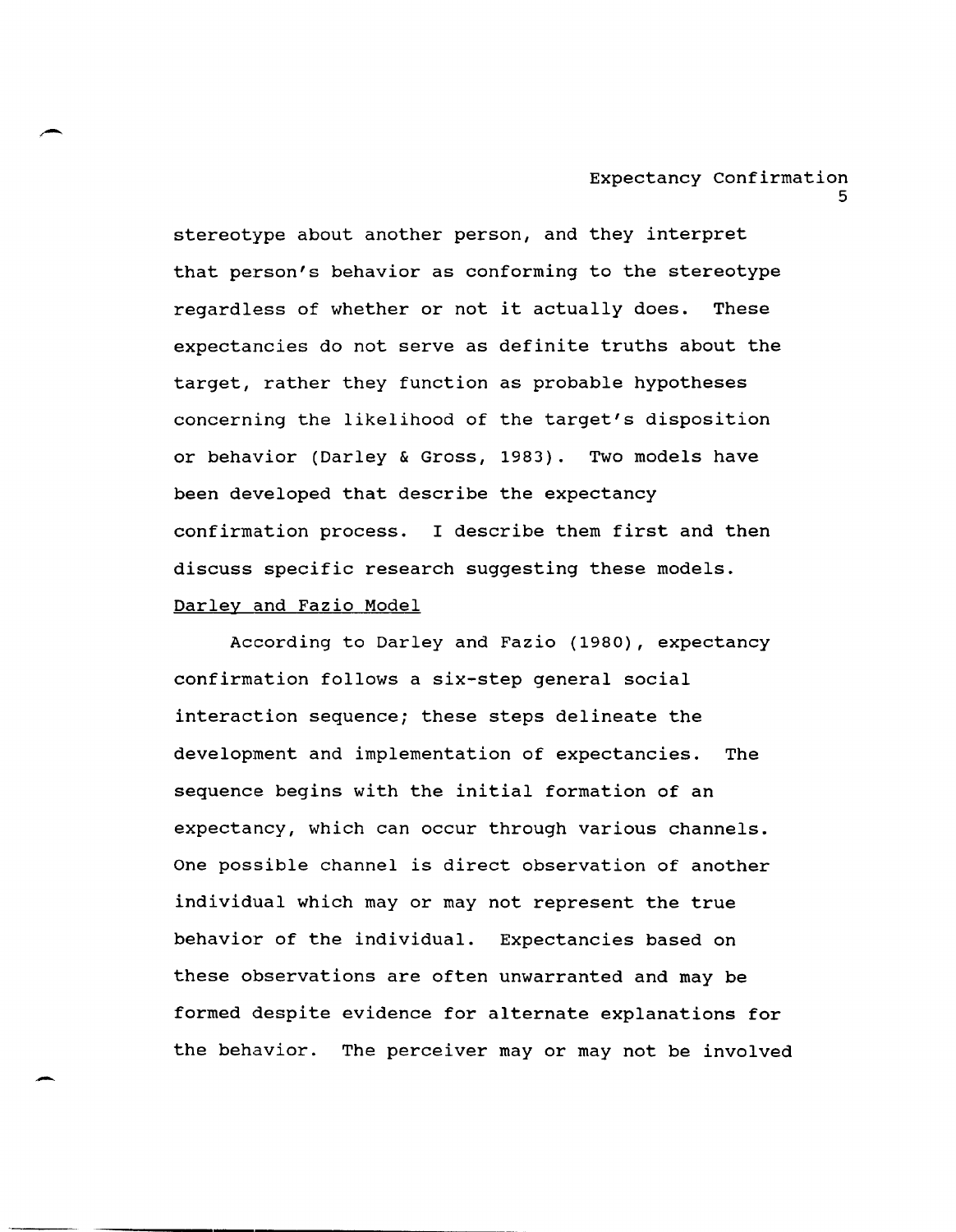directly in the formation of this type of expectancy. Another possible channel through which expectancies are formed is from stereotypes held about the groups in which the individual is perceived to belong. A final possible source of expectancy confirmation is through information from others regarding the individual's reputation.

-

-

Once formed, the expectancies influence the perceiver's behavior toward the target; this is stage two of the model and these expectancies determine the direction the interaction takes. Negative expectancies are likely to lead to behaviors designed to avoid or terminate the interaction whereas positive expectancies tend to invite or prolong the interaction.

Next, at stage three, the perceiver's actions are interpreted by the target. This process influences the target's behavior toward the perceiver in future social situations. The target can attribute the perceiver's behavior to four possible causes: disposition of the perceiver, attributions to the situation, his/her own self-attributions, or complex attributions. Complex attributions are a combination of any of the other three sources.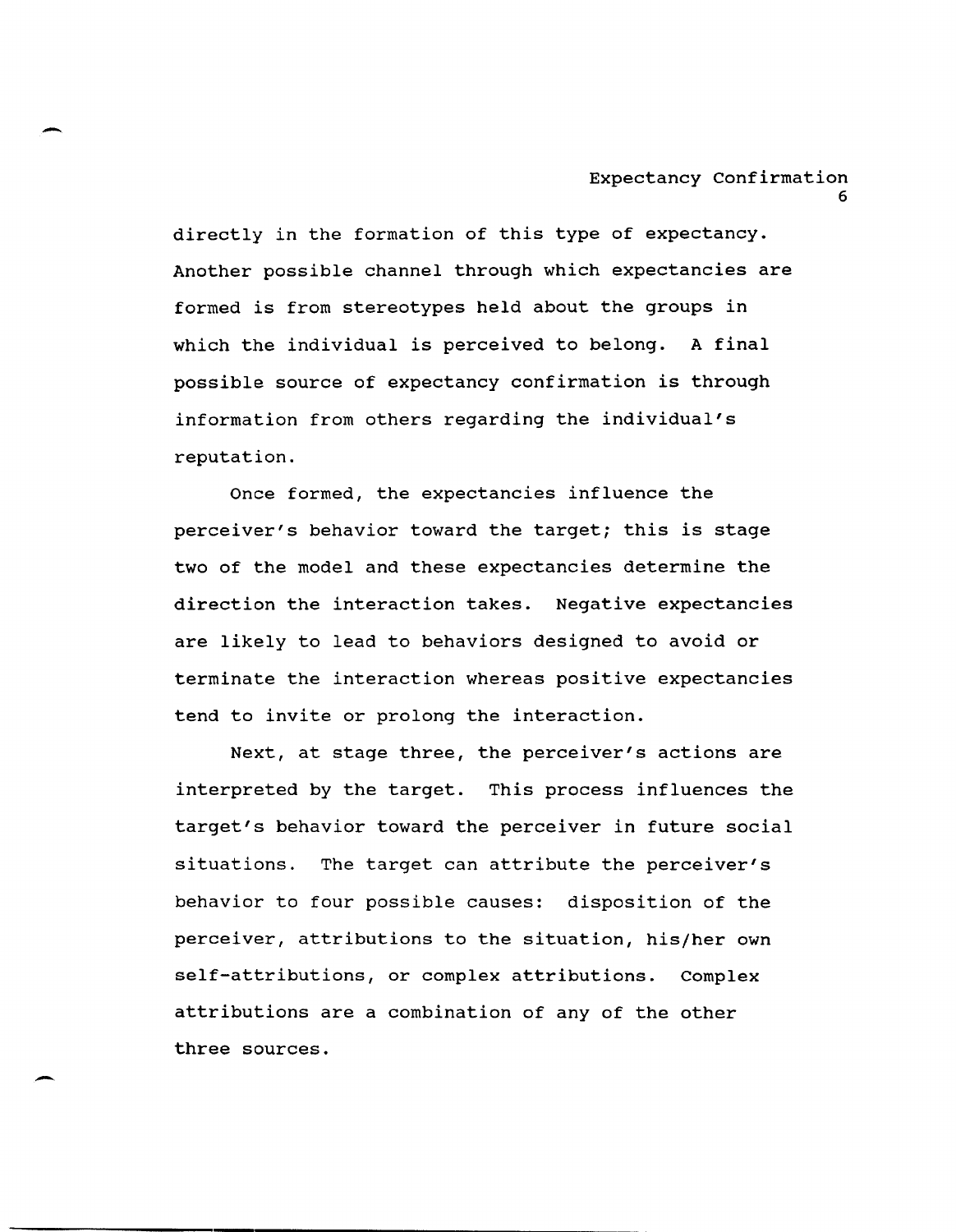After the behavior of the perceiver is interpreted, at stage four, the target then reacts to the behavior, usually via one of the two types of reciprocation. These include similar responses, such as a returned smile, or opposite responses, such as flight responses from an aggressive action. The target's response is not based solely on interpretation of the behavior, but is also influenced by the impact the actions have on his/her goals and motives for the interaction.

Once the target has responded, stage five occurs wherein the perceiver interprets the behavior as consistent or inconsistent with the perceiver's initial expectancy. Some behaviors are ambiguous and therefore cannot be objectively interpreted as confirming or disconfirming the expectancy; these ambiguous behaviors lead to a biased interpretation of the behavior that confirms the expectancy. This interpretation may occur because the perceiver wants his initial expectancy to be correct and it is easier to confirm the expectancy than to disconfirm it.

The sixth step in this general social interaction

-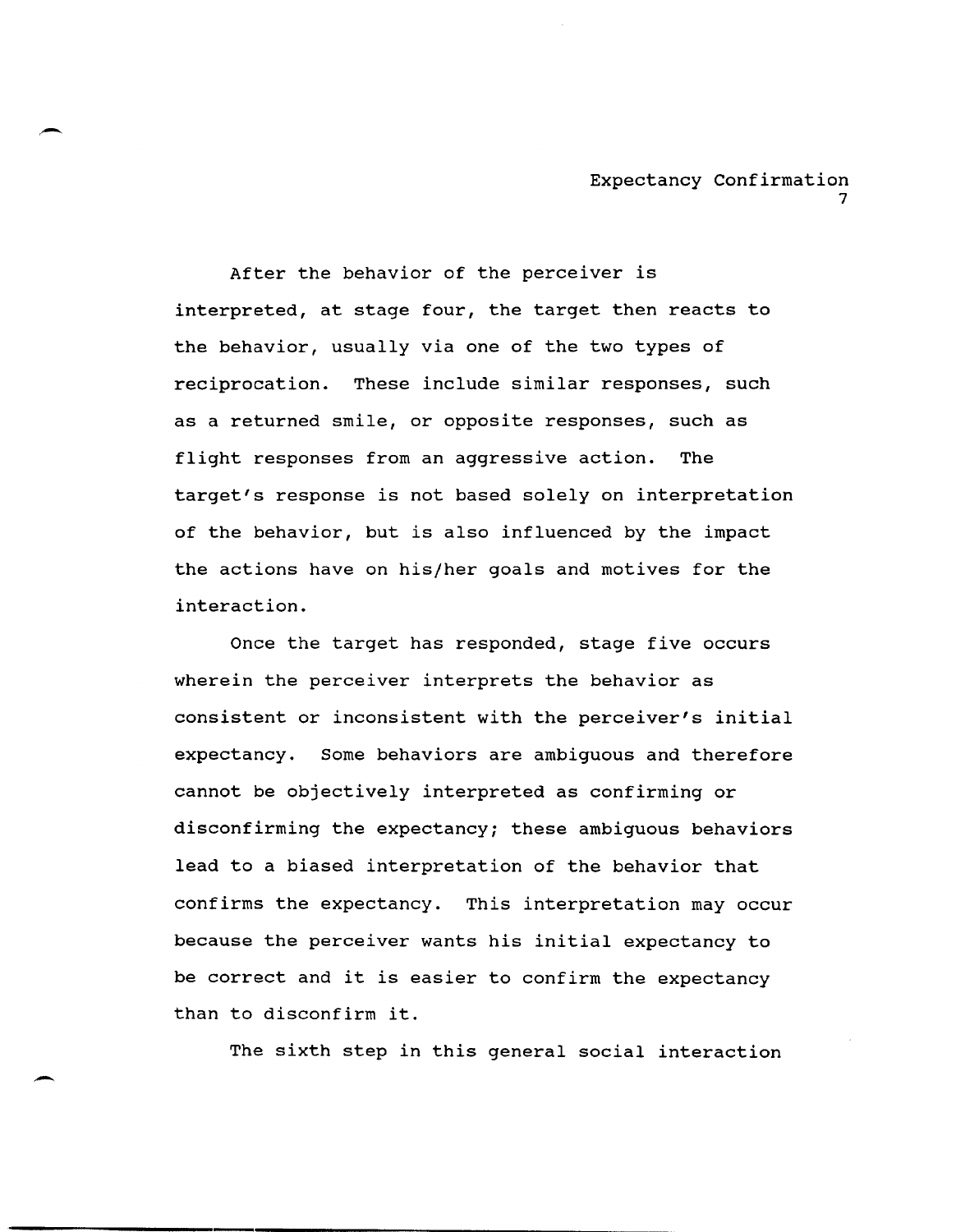sequence is the target's perception of his/her actions. This may lead to a change in attitude toward similar situations, the perceiver, or themselves. Much of the research reviewed by Darley and Fazio (1980) suggests that the behavioral response of the target is, at least to some extent, forced by the initial actions of the perceiver.

#### Deaux and Major Model

A model of gender-related behavior proposed by Deaux and Major (1987) focuses on the display of gender differences in social interactions rather than explanation for their causes. The model describes the situations in which gender differences occur and focuses on social interactions in which the person has the chance to choose how to behave. They assume that women and men have equal ability in social interactions and that the differences occur because of personal choice, other's behavior, or the context of the situation.

The Deaux and Major model differs from that of Darley and Fazio in that the former is concerned with how gender differences are displayed. Darley and Fazio are concerned with how these expectancies are formed,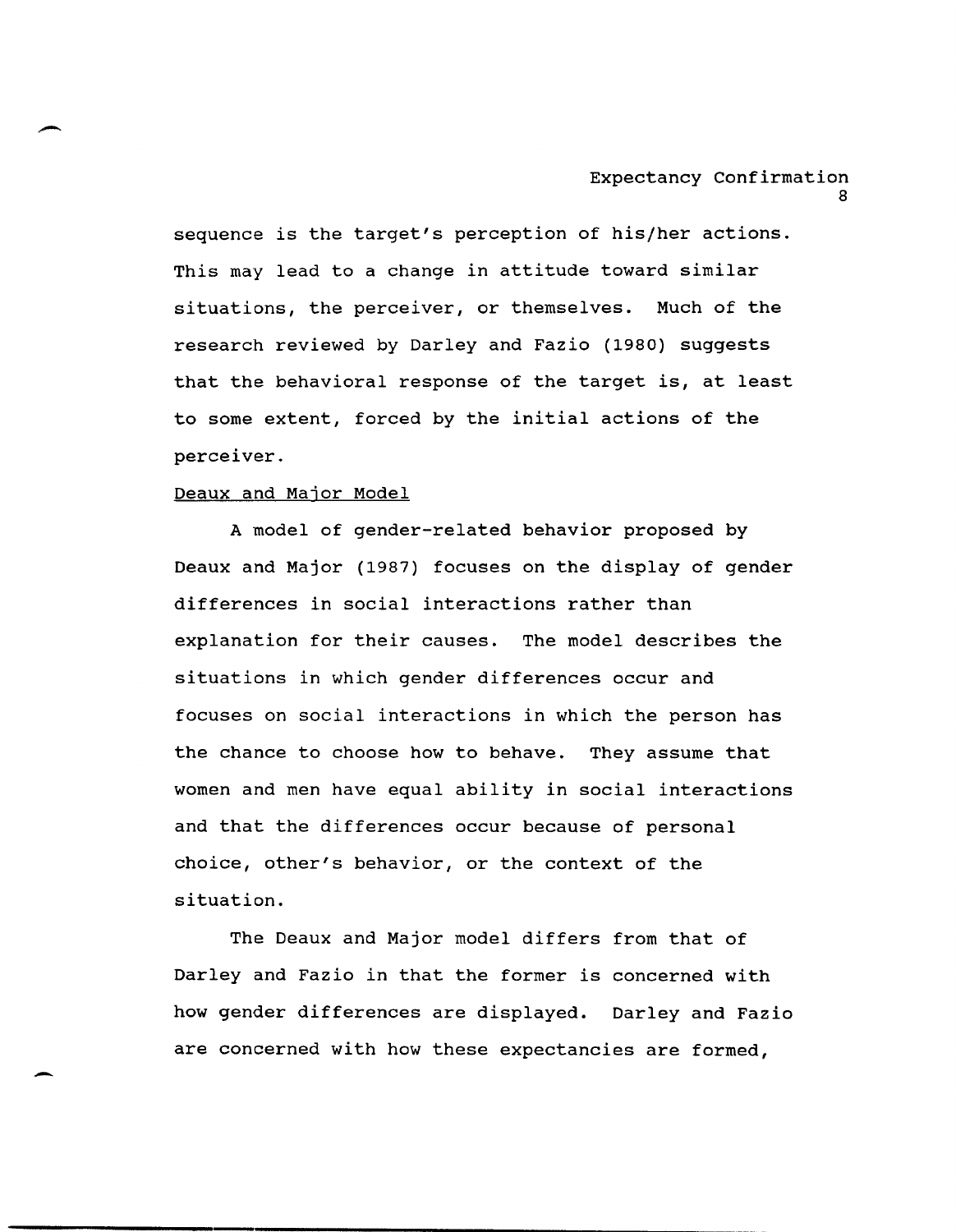whereas Deaux and Major look only at how they influence the interaction, not what has led to the expectancy. Similarities in some aspects of gender related behavior patterns and other social patterns are noted, but Deaux and Major emphasize the differences between the two genders. Gender differences, for example, are more accepted than other dimensions of social behavior. Also, they argue that an individual's sex is more salient than many other social dimensions.

Deaux and Major's model first assumes that the perceiver has expectancies toward the target and his/her behavior, usually based on one's gender-belief system (Deaux & Kite, 1987). This system is a set of beliefs about men and women that includes both descriptive and prescriptive elements. The descriptive element tries to describe the expectancies and the prescriptive element attempts to predict how the individual will behave based on the expectancy. There are global beliefs about how men and women act and there are more specific beliefs about certain groups of men and women and their behavior. According to Deaux and Major, the more information the perceiver has about the target, the less likely the global stereotype will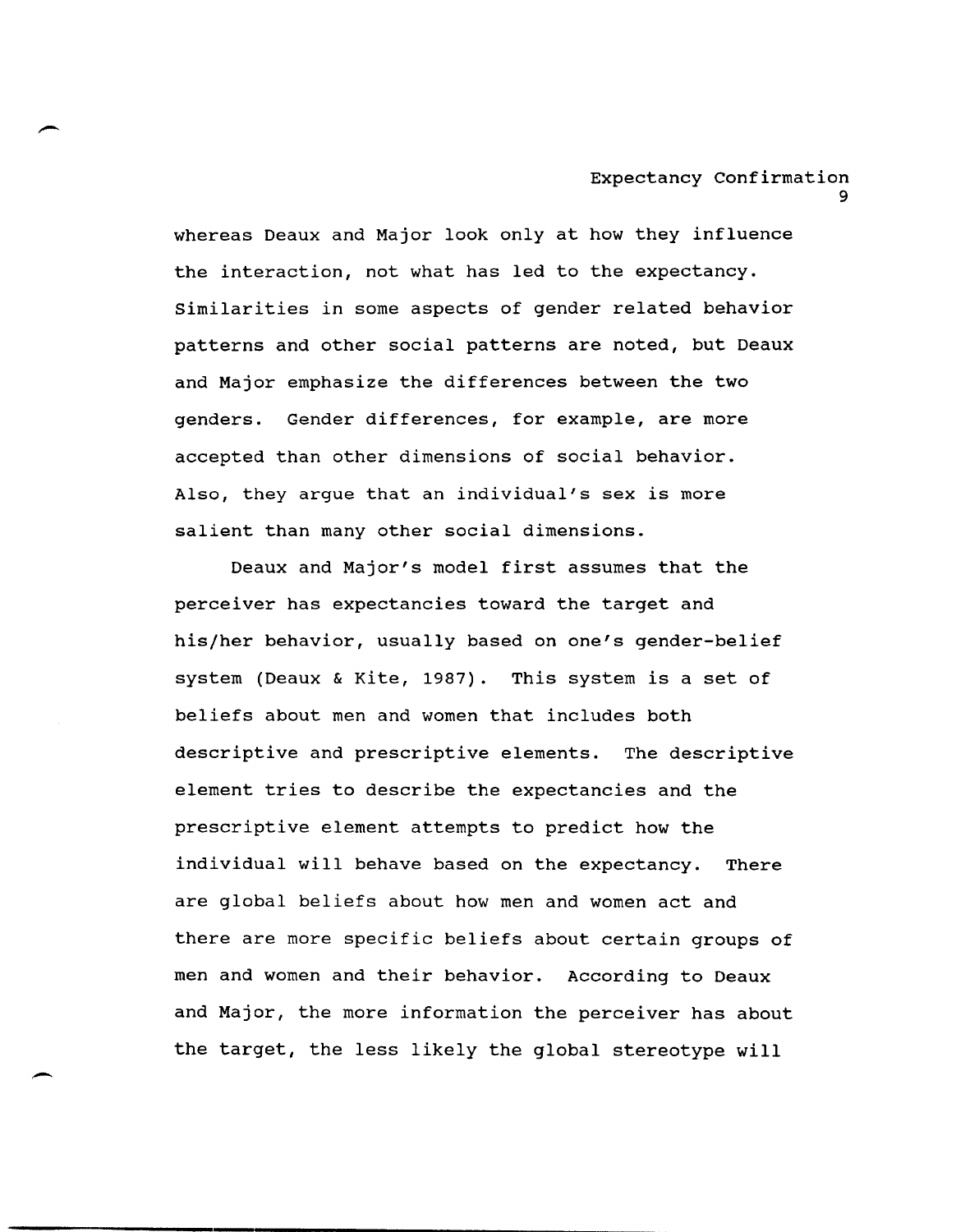be used. Moreover, perceivers vary in their willingness to rely on their gender belief system. However, it is difficult to predict the degree to which the system is used because of the complexity of individual differences.

Activation of a schema is the second step in this model. The perceiver has many schemata from which to choose in any situation and choice may be influenced by the self, the target, or the situation. Also, schemata that are high on the perceiver's hierarchy, schemata that have been primed by preceding thoughts and events, schemata that can be triggered by observable acts from the target, or schemata that are brought out in sexlinked situations are more likely to be evoked.

The third step in the model deals with the behavior of the perceiver which is determined by the schemata that have been activated. Some schemata may lead to an avoidance of the interaction. However, if the interaction does continue, the expectancies of the perceiver can affect the way the target is treated. The activated schemata will determine the course of the entire interaction.

This is followed by step four, the first

-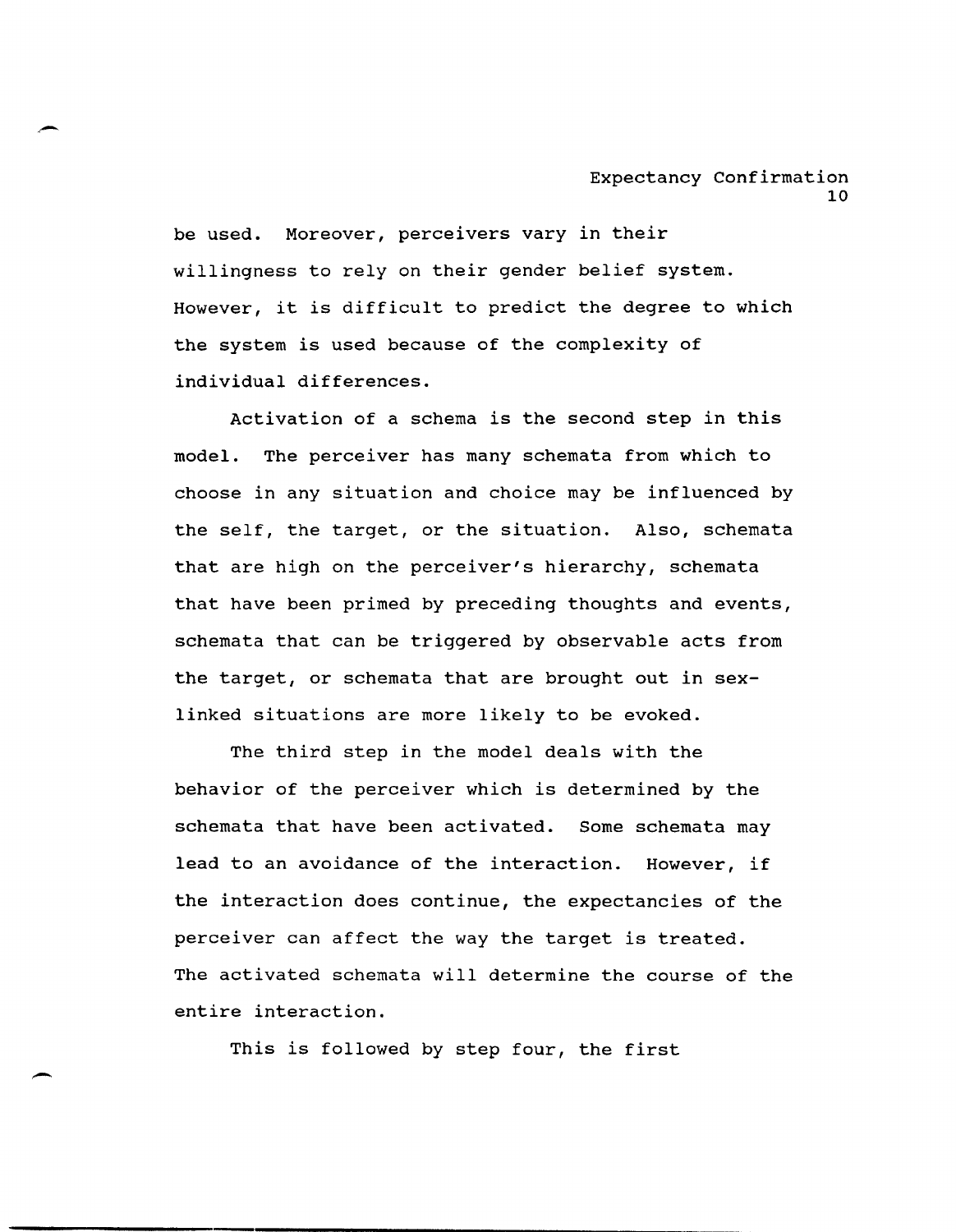interaction with the target. This involves the target entering the interaction with his/her own goals and self-conceptions. In this model, gender is a universal self-schema and, because every person has a different gender self-schema, it is nearly impossible to predict how individuals will react in the interactions.

The fifth step is the activation of self-schemata of the target. Deaux and Major propose four instances in which gender schemata has a greater chance of being activated. They are that gender is central in the self-schemata, that the target's self-concept related to gender has been activated recently or frequently activated in the past, that cues from the perceiver make gender salient, or that situational cues make gender salient. The saliency of gender is important because gender associated stereotypes will be activated when gender is salient and, accordingly, will affect the interaction.

After the schemata is activated, step six, or an interpretation of the perceiver's action takes place. Although targets are more likely to pay attention to self-consistent behaviors, they do not ignore those that contradict them. Another factor that influences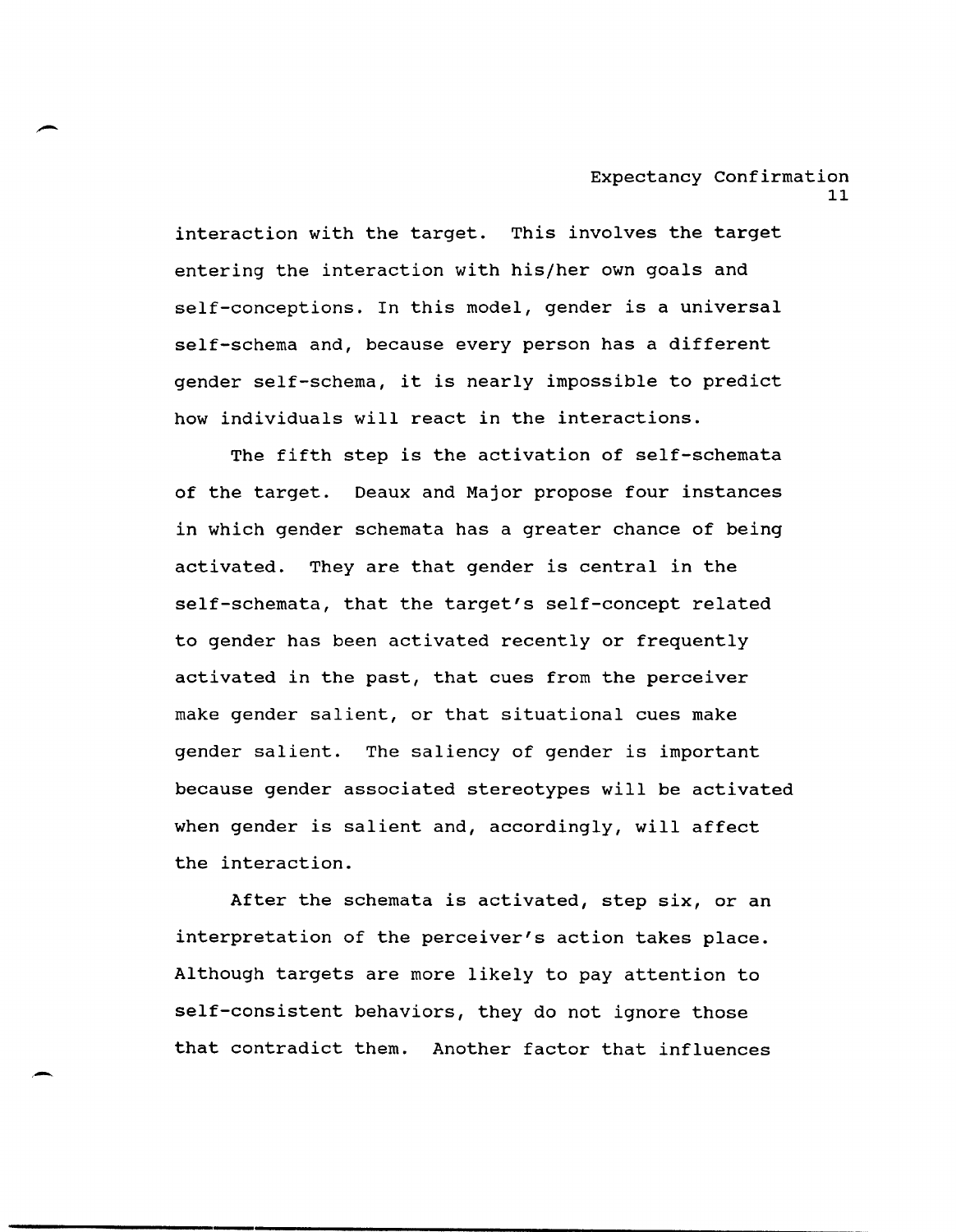the interpretation of the action is activation of the target's gender schemata. People are more likely to interpret the behavior as sex-linked if this occurs.

When the behavior of the perceiver has been interpreted, the target acts either to confirm or dispel the expectancies (step 7). This action is seen as the primary focus of the model. The authors feel that the response is multiply-determined. Moreover, they believe that some expectancy confirmation models do not allow for the additive affect of the many factors that influence the response.

After the target reacts, the perceiver may interpret that action in some way. Many factors influence the interpretation, including the perceiver's initial expectancy. Activation of gender schemata is another factor that helps determine this interpretation. The final step in this model is the target's interpretation of his/her behavior. Here, specific beliefs about gender based behavior may be modified if the target is repeatedly expose to certain behaviors. Accordingly, this can be a powerful tool in developing the target's self-conception, especially for young children.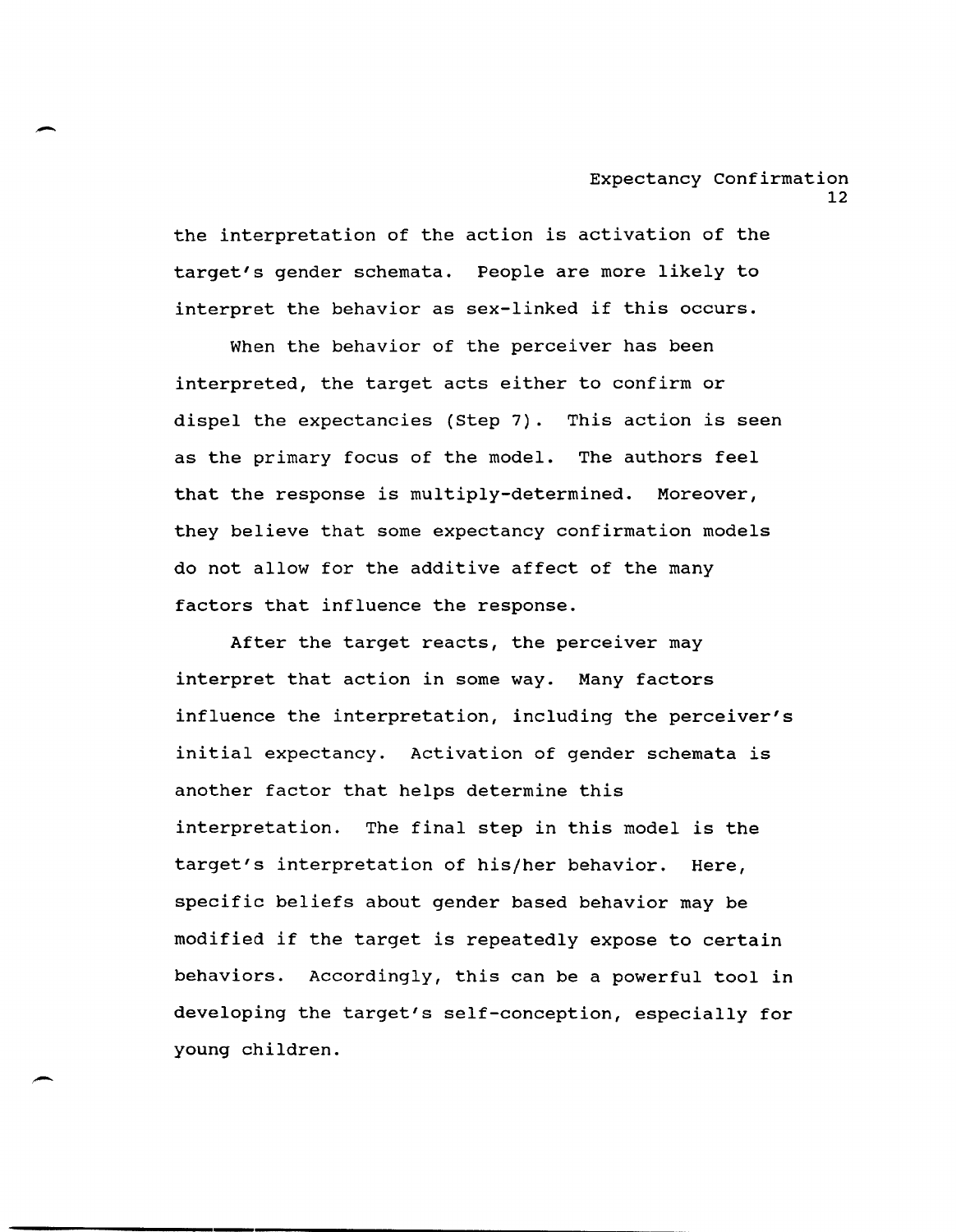#### Research on Expectancy Confirmation

-

-

There is a large body of evidence, covering many different situations, supporting expectancy confirmation. The Oak Hill School experiment (Rosenthal & Jacobson, 1968) was an early demonstration of the power of expectancy confirmation. In that study elementary school students were given a "Harvard Test of Inflected Acquisition" that supposedly measured the students potential for academic progress. In reality, the test was Flanagan's Test of General Ability. A random 20% of the children were designated as "academic spurters." The teachers learned which children were in this category before they met their classrooms in the fall. Teachers were told only of the 20% who were deemed "academic spurters;" no information was given about the remaining students. It was expected that the teachers would give special attention to the students who were deemed "academic spurters," an advantage that could be measured by comparing the gains of the "special" children to those of the control group on Flanagan's test. The students were retested on this measure after on semester, one year, and two years. The students who had the expectancy advantage gained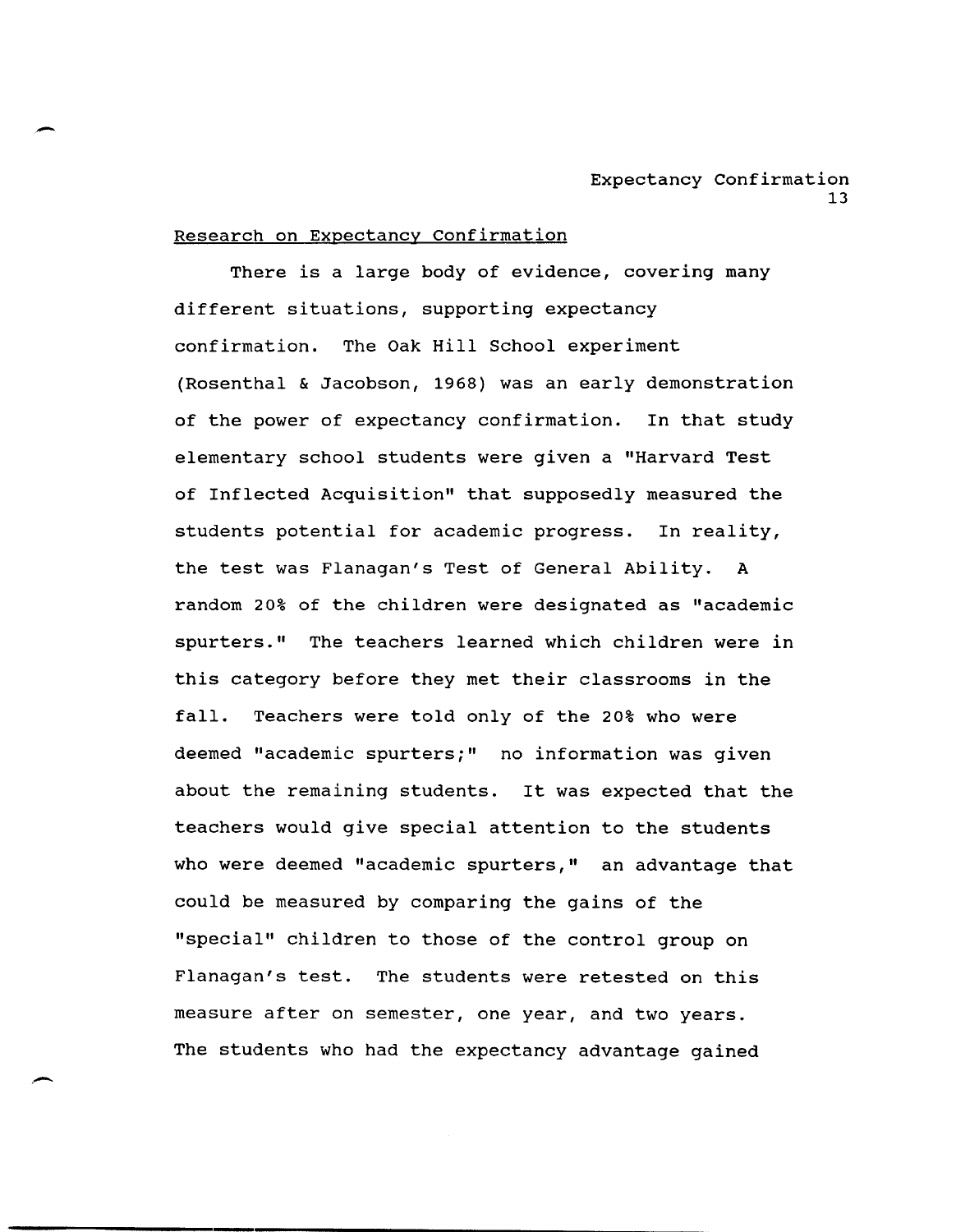more IQ points than did the control group. The teachers may have communicated to the special children that they expected more from them through the tone of voice, facial expressions, postures, or touch suggesting the potential importance of expectancy and its influence on other's behavior.

-

Expectancy confirmation can also result from information about physical attractiveness (Snyder et al., 1980). In one study, for example, men were given a picture previously rated as either attractive or unattractive along with accurate information about a woman's biographical background. After receiving this, they rated their initial impression of her. Then, they had a ten minute telephone conversation with the target, after which they again rated their overall impression of her. It was found that perceived physical attractiveness influenced initial impressions of the women, with the attractive women as being seen as more sociable and likeable than unattractive women. Impartial judges, reviewing only the female half of the conversation, then assessed the amount of behavior confirmation. Differences in the judge's ratings emerged only in the areas that had shown differences in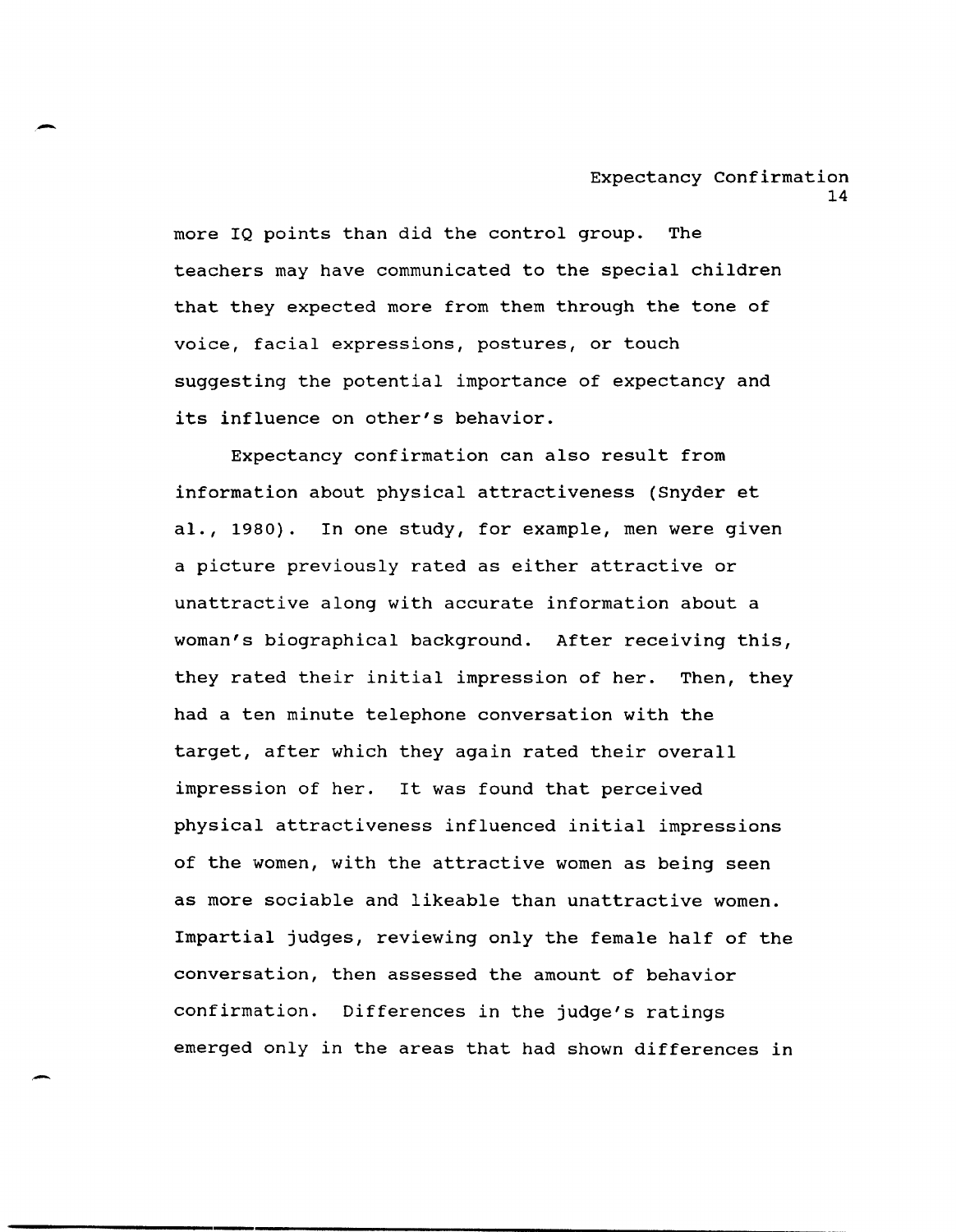the initial ratings given by the men. For example, the initial ratings showed that men view attractive women as more sociable. When the judges rated the female half of the conversation, they "heard" more sociability in the attractive group. Apparently, the male's expectancies had a significant effect on the female's behavior.

-

This phenomenon was also exhibited in an experiment on perceived high/low task ability (Swann & Snyder, 1980). Participants were assigned to take either the role of instructor or the role of pupil. Next the instructors were given bogus information about the abilities of the pupil. In each group there was one high and one low ability pupil. The instructors were given three teaching methods from which to chose a way to teach the pupils a card trick. After teaching the pupils the trick, the instructors rated how well they believed each pupil had learned the trick. Results showed that instructors believed the high ability pupils had learned the trick better than the low group, regardless of the teaching method employed. Moreover, when the pupils rated how confident the instructors were in them, high ability pupils reported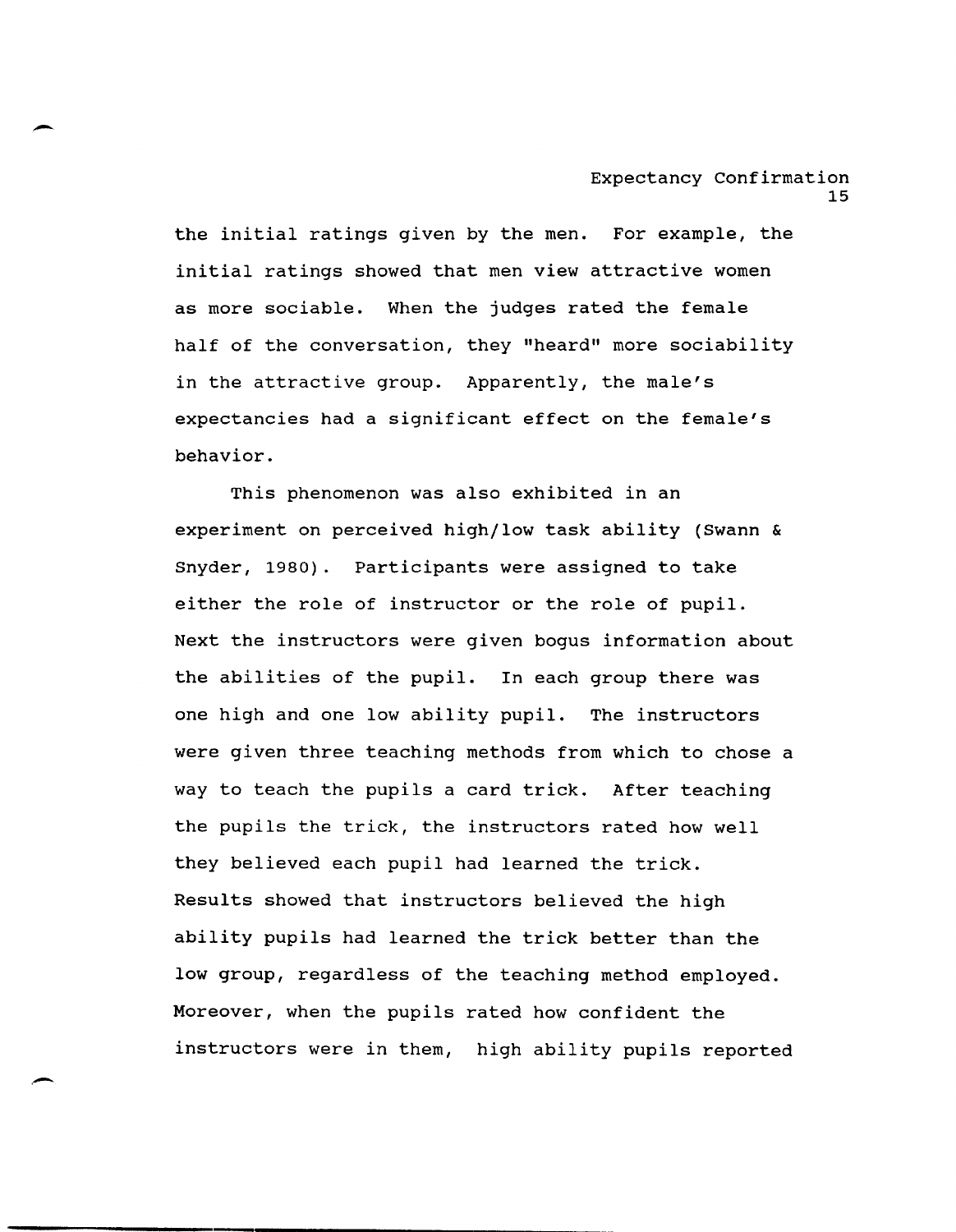that the instructors had more confidence in them than did the low ability pupils. Apparently the instructor conveyed the confidence he felt based on the bogus information. Although the expectancy may not have been confirmed, this experiment shows that the expectancy can be detected even when the perceiver is unaware of it.

This body of research supports expectancy confirmation; however even though there is much support for expectancy confirmation, there is also evidence that expectancies can be dispelled if given the right set of circumstances and knowledge of the expectancies. Research on the Disconfirmation of Expectancies

Expectancies are not always confirmed. Targets, for example, appear to be motivated to dispel the expectancy if the behavior has a negative social connotation (Swann & Ely, 1984), suggesting that the attempt to discredit negative expectancies is often an ego-defensive mechanism or a self-enhancement processes. These authors also found that when a target's certainty about his/her self perception is high their behavior rarely reflects the erroneous expectancy of the perceiver. There was only a small,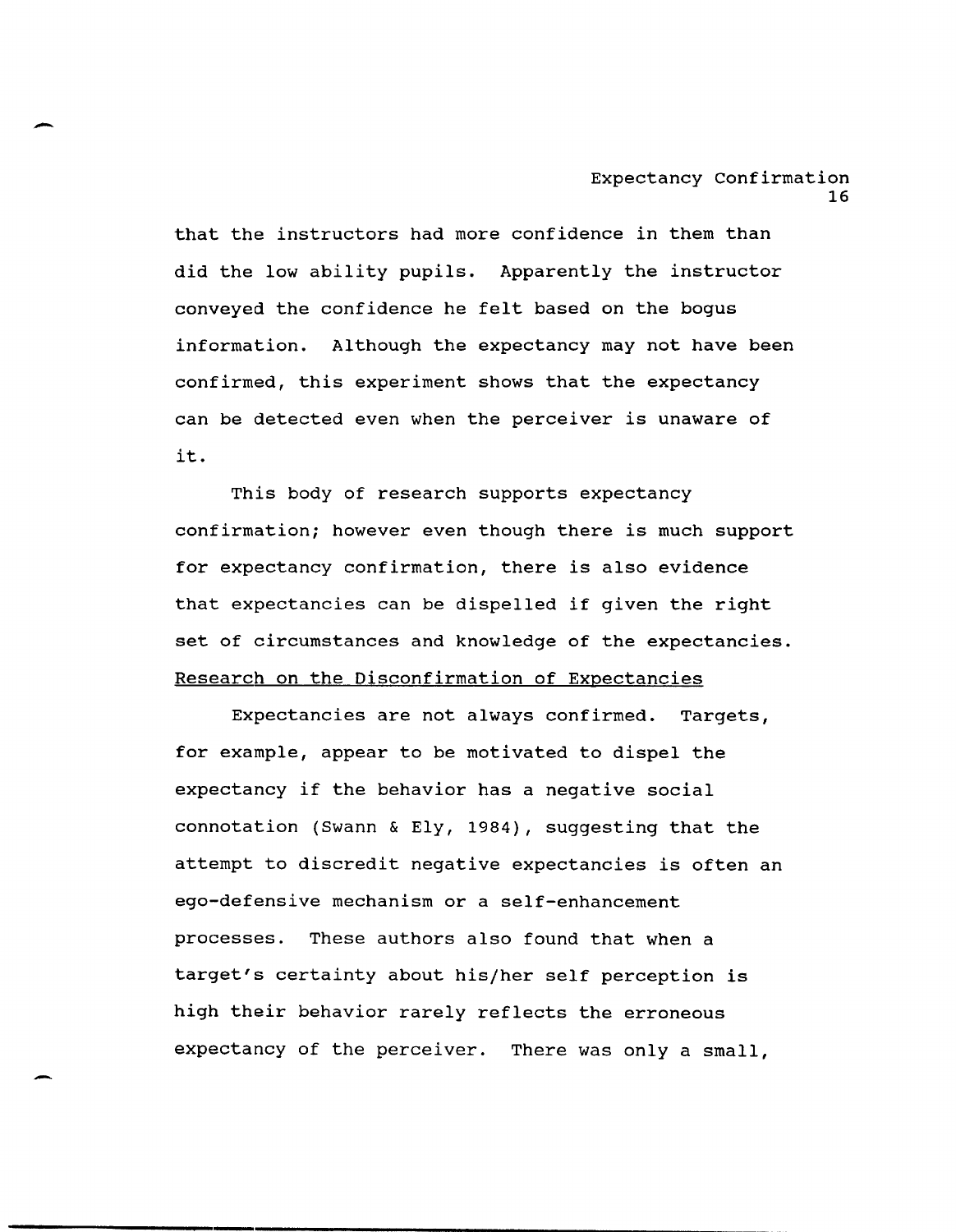unreliable chance that the target would confirm the behavior if the perceiver was sure of his/her expectancy and the target was unsure of his/her selfperception. Apparently, expectancies are confirmed only when the target has a low certainty about his/her self-perception and when the perceiver has a low certainty of the expectancy.

-

Research also indicates that expectancies are not confirmed when the targets know of the perceiver's negative expectancy (Hilton & Darley, 1985). The knowledge of the negative expectancy seems to motivate the target to dispel it. In this research, when targets were told that the perceivers viewed them as interpersonally cold, they acted in a way that disconfirmed the expectancy. Perceivers who viewed the targets as cold behaved in a more friendly manner than those with no expectancies toward the target. In this case, it seems that the perceivers are also motivated to dispel the expectancies. The authors feel that this may be because the perceiver has no goal from the interaction other than it be pleasant; therefore, the perceivers may have tried to be friendly to make up for the expected coldness of the target.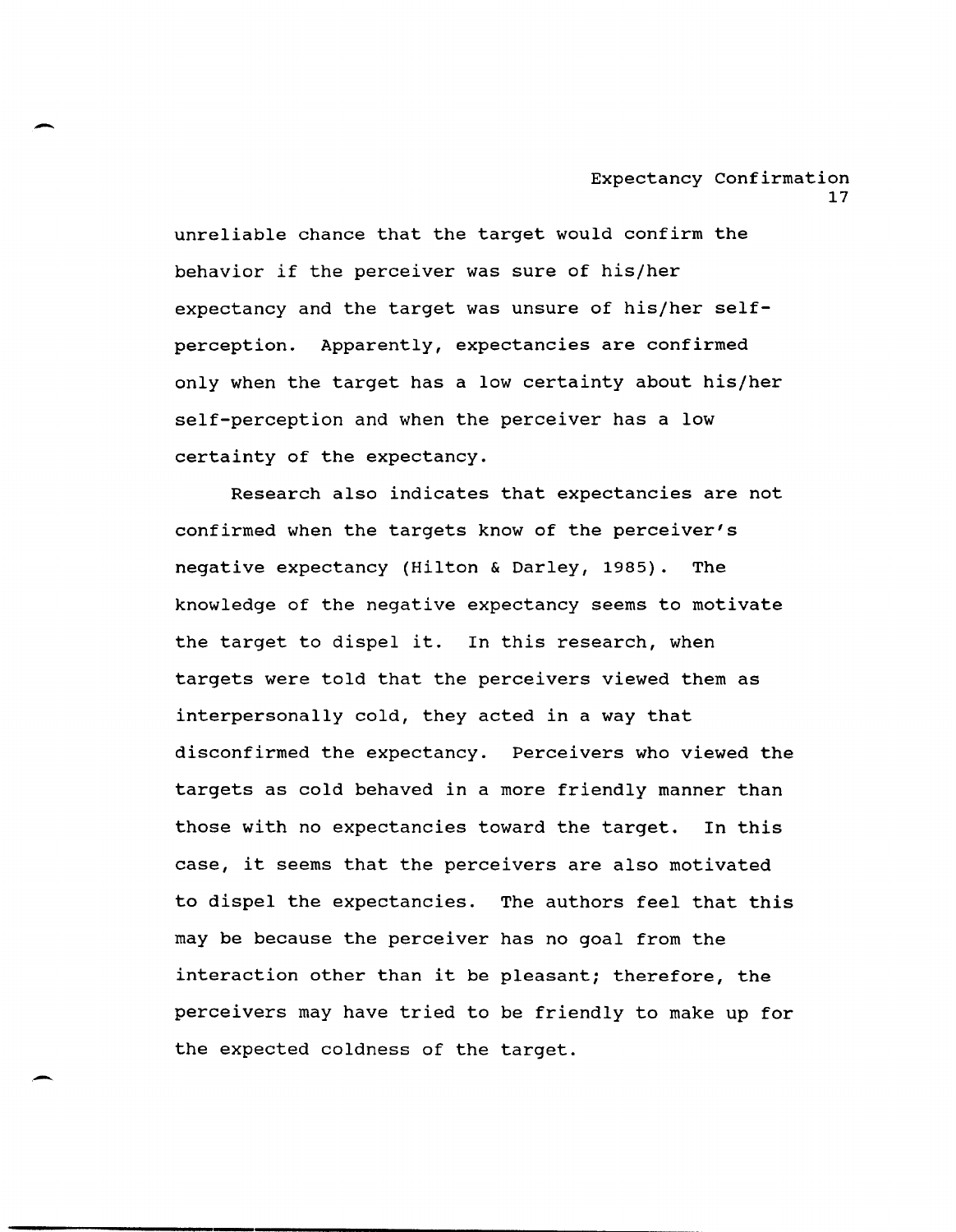Research has also shown that targets do not necessarily work to overcome inconsistent expectancies from a perceiver (Testa & Major, 1988). One study was designed to look an expectancy confirmation and selfverification and to determine the relationship, if any, between the two. In expectancy confirmation literature, the targets tend to be viewed as passive participants in the process. However, evidence also supports that self-verification, or the process by which the targets actively work to maintain their self image, occurs. Testa and Major (1988) examined situations where the views of the perceiver were congruent and incongruent with the target's selfperception when the perceiver had no prior belief about the target's sociability. Results showed that expectancy confirmation and self-verification processes are present in social interactions, but that the two processes do not interact. Accordingly selfverification processes seem to be stronger than expectancy confirmation, perhaps because selfverification processes have evolved over the lifetime of the individual whereas the behavioral confirmation processes began only minutes before.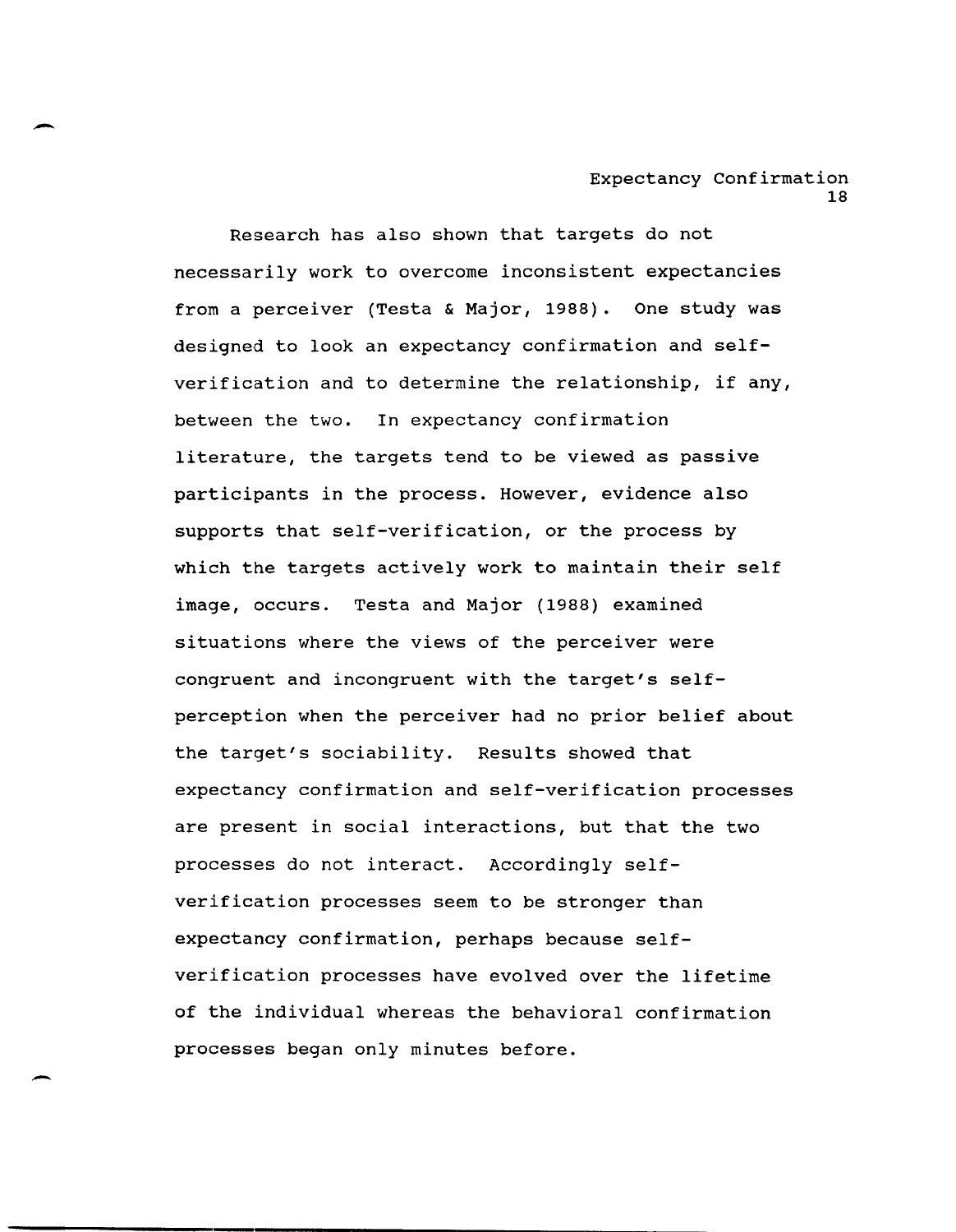Research has also shown both instances when expectancies are confirmed and when they are dispelled. The proposed research focuses on whether males have expectancies, based on hair color, that they rely on in getting acquainted situations. It is expected that males will have expectancies about blondes that are based on sociability whereas they will have expectancies about brunettes based on intellectual ability.

#### Subjects

Thirty undergraduate males at a midsize Midwestern university participated in the experiment. Participation in the experiment was for credit in an introductory psychology class.

#### **Procedure**

Subjects learned that the study concerned how people interact in a getting acquainted situation. They were told that they were free to discontinue participation in the experiment at any time. Next, subjects were randomly assigned to one of two groups differing only in the hair color of the individual in the photo. Participants in each group received a questionnaire and a photograph (see Appendix A). In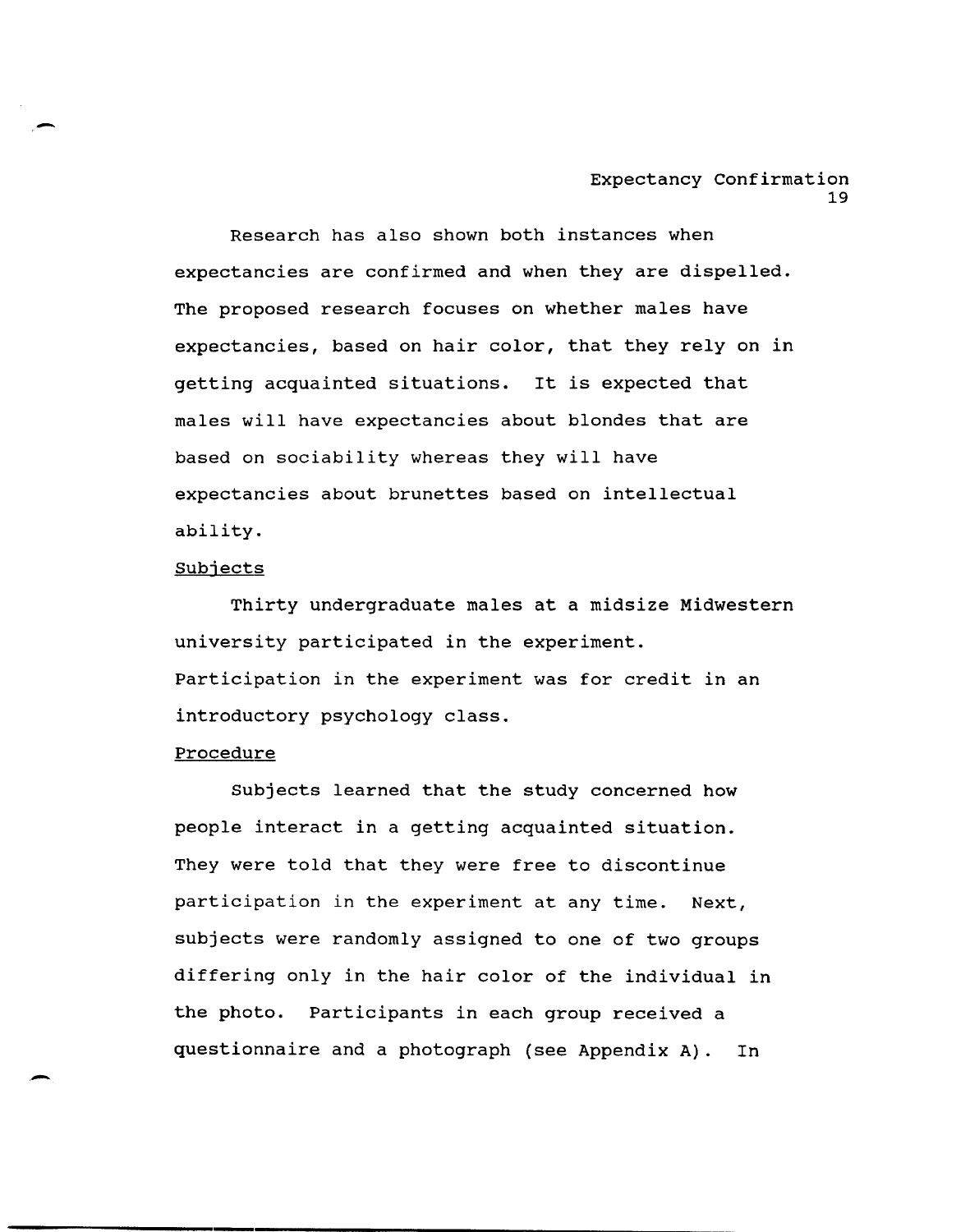one photo, the model was wearing a blonde wig, and in the other photo she was wearing a brunette wig. Subjects imagined that they were at the airport late one evening waiting for a flight that had been delayed due to bad weather. They were told that the woman in the photograph was sitting at their departure gate wearing a sweatshirt from their college. Subjects imagined initiating a conversation with her and listed ten questions that they would ask in order to get to know her better. Before making their selection, they were given a list of possible topics from which to select the ten questions, but were encouraged to ask any question they wanted. Next, subjects read a list of 18 possible questions and chose the five that they would be willing to ask the woman in order to get to know her better. After the questionnaire was completed, the subjects were debriefed and released.

-

.-.

# Results

It was expected that blonde targets would be asked questions that pertained to social situations whereas the brunette target would be asked questions pertaining to school or career goals. To test this hypothesis the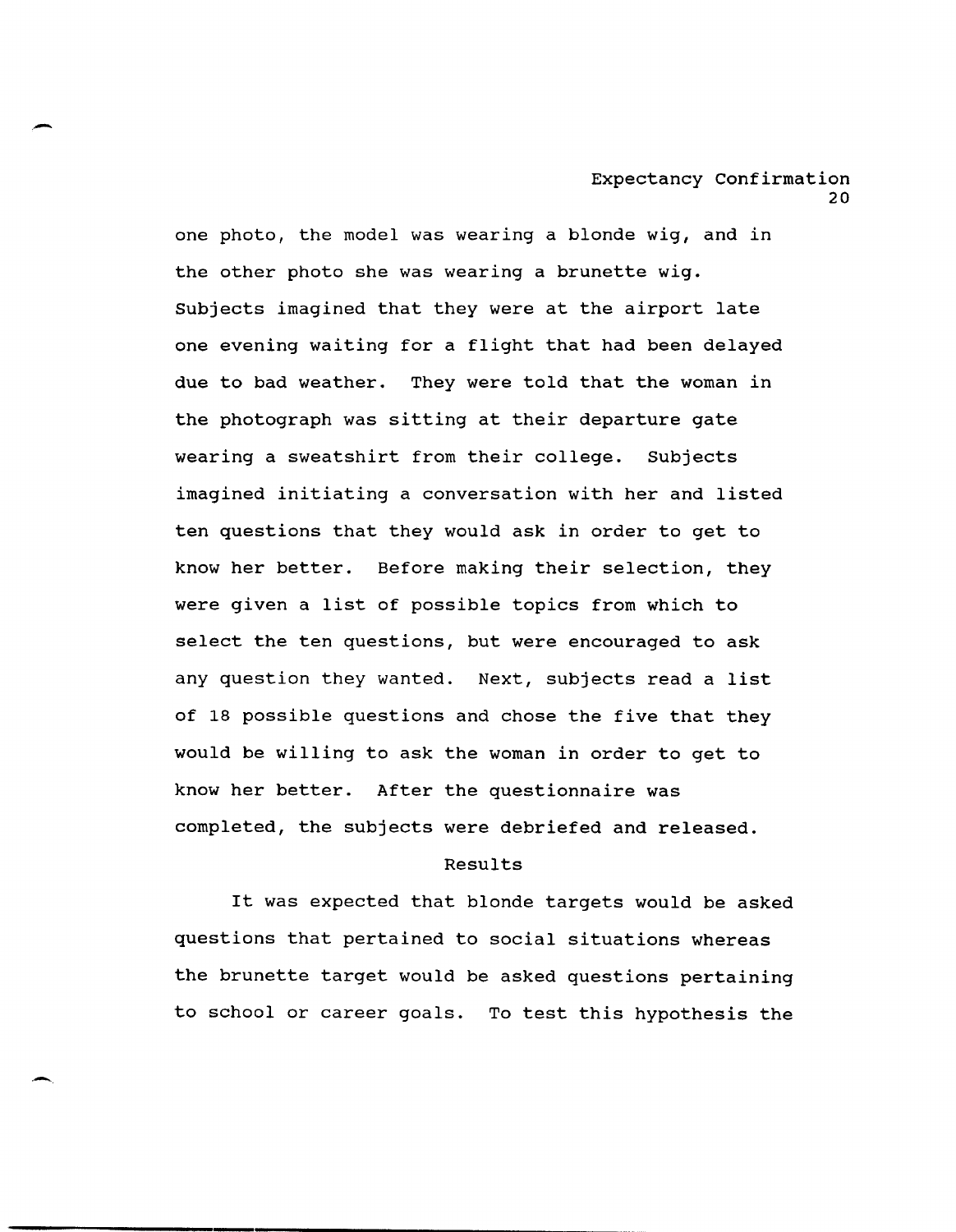experimenter categorized all subjects' questions into one of twelve groups (see Table 1.) Chi Square

> Insert Table 1 About Here ----------------------

---------------------

tests were conducted to compare group responses to each category; however no significant differences were found for any of the twelve categories. These data are summarized in Table 1.

Chi Square tests were also conducted on the 18 questions, provided by the experimenter, from which the subjects could chose (See Table 2.) These results also

-------------------

Insert Table 2 About Here ------------------------

yielded no significant differences between the blonde and brunette targets. These results provided no support for the hypothesis that there are differences in the types of questions asked of blondes and brunettes in getting acquainted situations.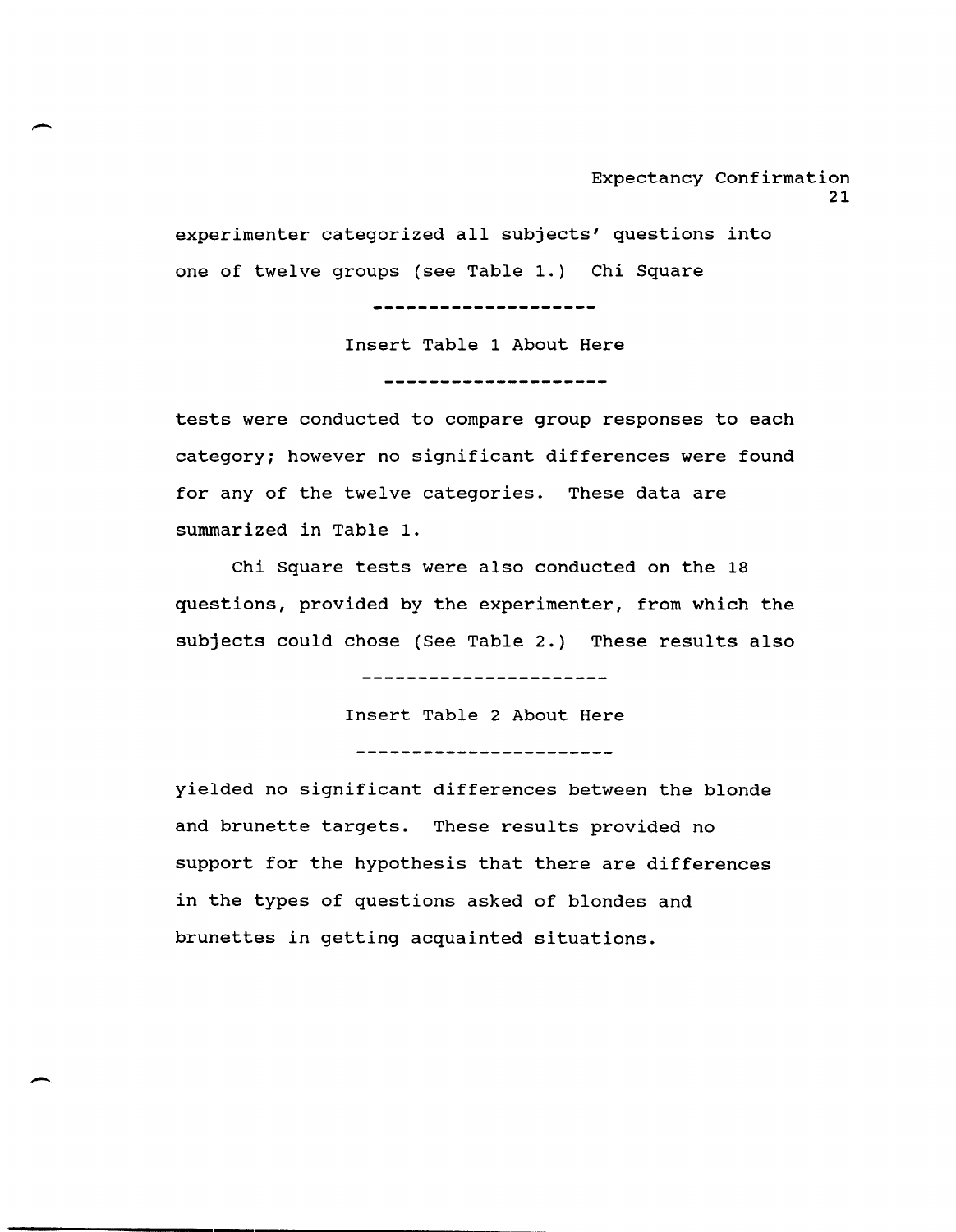# Table 1

-

# Percentage of Subjects Asking Questions in Each Category by Hair Color

|                     | <u>Frequency</u> | Frequency       | $\chi^2$ |
|---------------------|------------------|-----------------|----------|
|                     | for              | <u>for</u>      |          |
|                     | Blonde           | <b>Brunette</b> |          |
| Category            | Targets          | Targets         |          |
| School-Academic     | 21.3%            | 28.7%           | 2.15     |
| School-Social       | 18.7             | 19.3            | 0.02     |
| Hometown/Family     | 11.3             | 11.3            | 0.00     |
| Housing at School   | 7.3              | 4.7             | 0.95     |
| Hobbies             | 4.7              | 4.0             | 0.80     |
| Future Contact      | 2.7              | 3.3             | 0.12     |
| <b>Future Plans</b> | 4.7              | 3.3             | 0.35     |
| Travel Plans        | 6.7              | 9.3             | 0.73     |
| Weather             | 0.0              | 0.7             | 1.03     |
| Personal            | 14.5             | 13.3            | 0.30     |
| Current Events      | 2.7              | 0.0             | 4.05     |
| Employment          | 3.3              | 2.7             | 0.12     |
|                     |                  |                 |          |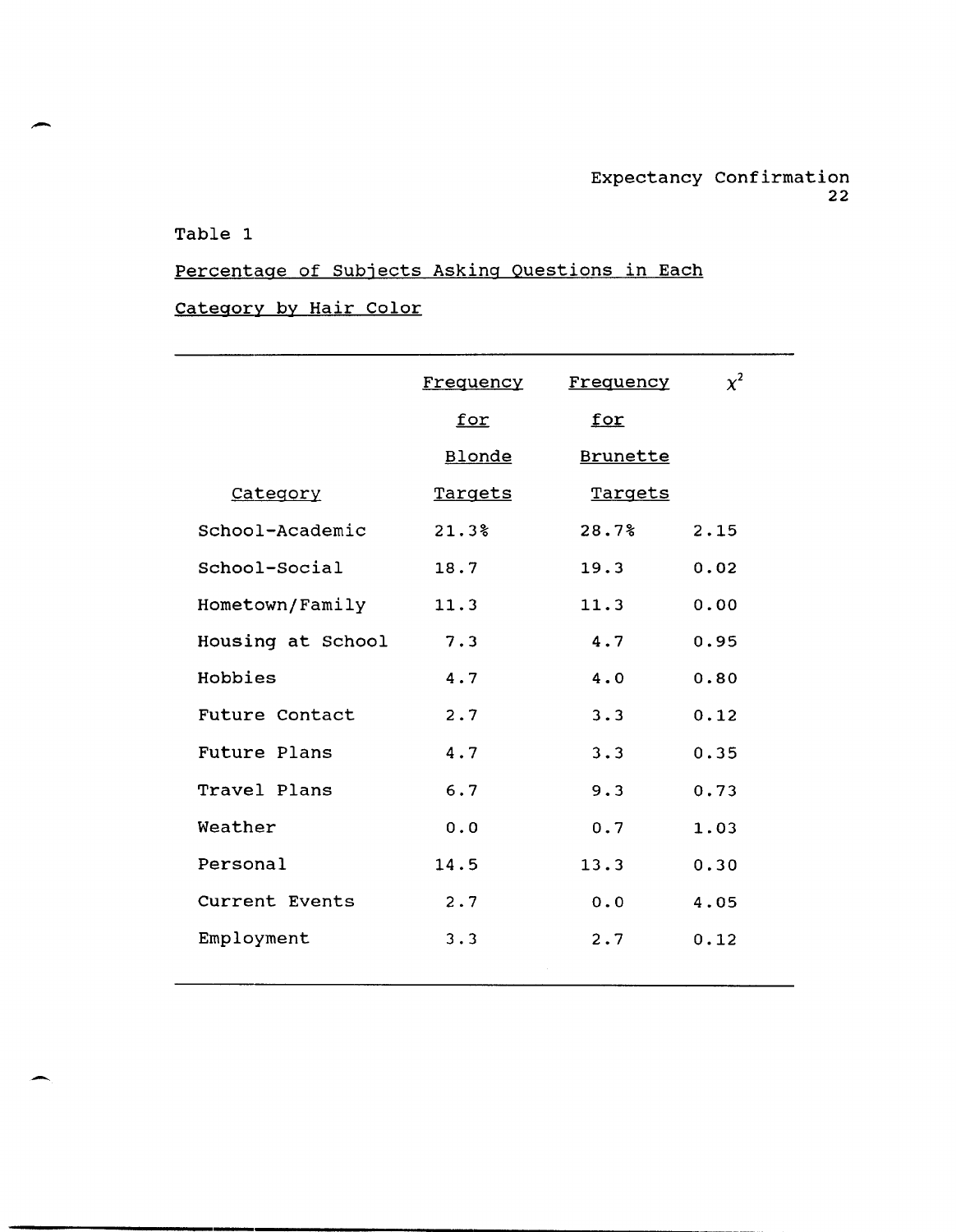# Table 2

-

-

Percentage of Subjects Selecting Each Question by Hair Color and Chi Square

|                      | Frequency      | Frequency        | $\chi^2$ |  |
|----------------------|----------------|------------------|----------|--|
|                      | For            | For              |          |  |
| Category             | <b>Blondes</b> | <b>Brunettes</b> |          |  |
| Seriousness          | 40.0%          | 40.0             | 0.00     |  |
| Career Goals         | 20.0           | 6.7              | 1.15     |  |
| Dating               | 46.7           | 27.0             | 1.29     |  |
| Shopping             | 27.0           | 20.0             | 0.18     |  |
| Marriage             | 00.0           | 6.7              | 1.03     |  |
| Approval             | 20.0           | 40.0             | 1.43     |  |
| Modeling             | 6.7            | 20.0             | 1.15     |  |
| Emergencies          | 20.0           | 6.7              | 1.15     |  |
| Decisions            | 13.3           | 20.0             | 0.24     |  |
| Appearance           | 26.7           | 26.7             | 0.00     |  |
| Intelligence         | 33.3           | 26.7             | 0.16     |  |
| Fashion              | 00.0           | 13.3             | 2.14     |  |
| Reading              | 53.3           | 53.3             | 0.00     |  |
| Sorority             | 66.7           | 53.3             | 0.56     |  |
| Party                | 60.0           | 66.7             | 0.14     |  |
| Marriage/Control 6.7 |                | 00.0             | 1.30     |  |
| Fun Loving           | 26.7           | 53.3             | 1.30     |  |
| Dependability        | 26.7           | 20.0             | 0.19     |  |
|                      |                |                  |          |  |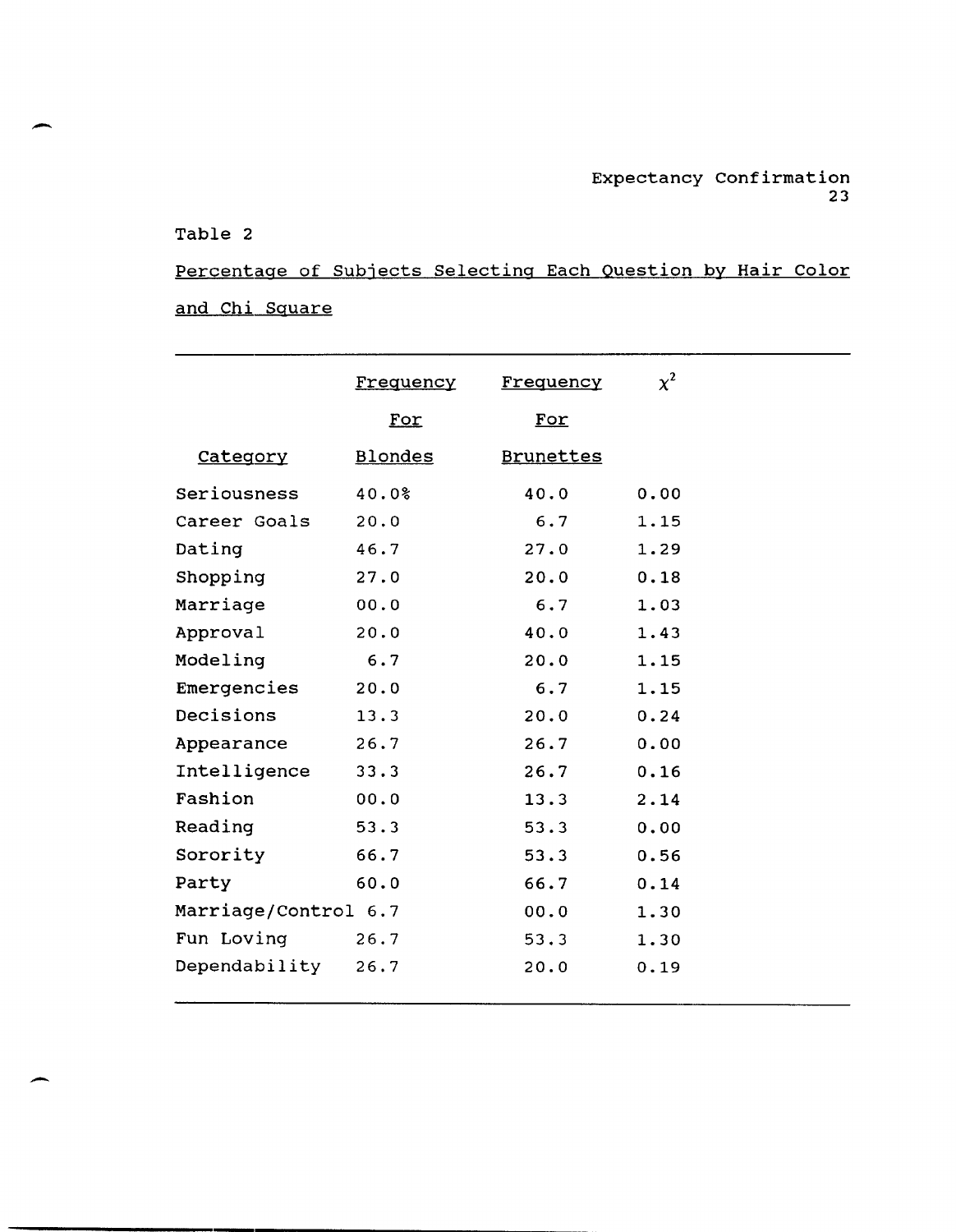## Discussion

-

-.

The results of this study failed to confirm the hypothesis that blondes are treated differently from brunettes in getting acquainted situations. Because the men had no prior information about the models, differential treatment of blondes and brunettes was expected. If expectancies based on hair color do exist, it was expected that this study would detect these differences.

One possible reason no differences emerged is that men do not have expectancies based on hair color. If so, there would be no difference in the types of questions men ask of blondes and brunettes in getting acquainted situations. This explanation is unlikely, however, because previous research has shown that when compared to redheads, blondes are viewed as more pleasant, beautiful, and feminine (Clayson & Maughan, 1986). Redheads, on the other hand, are seen as more powerful and professional. The adjectives describing the blondes could be seen as more sociable whereas the adjectives describing redheads could be viewed as more business like. Based on this research it was believed that these differences would also appear when comparing blondes to brunettes.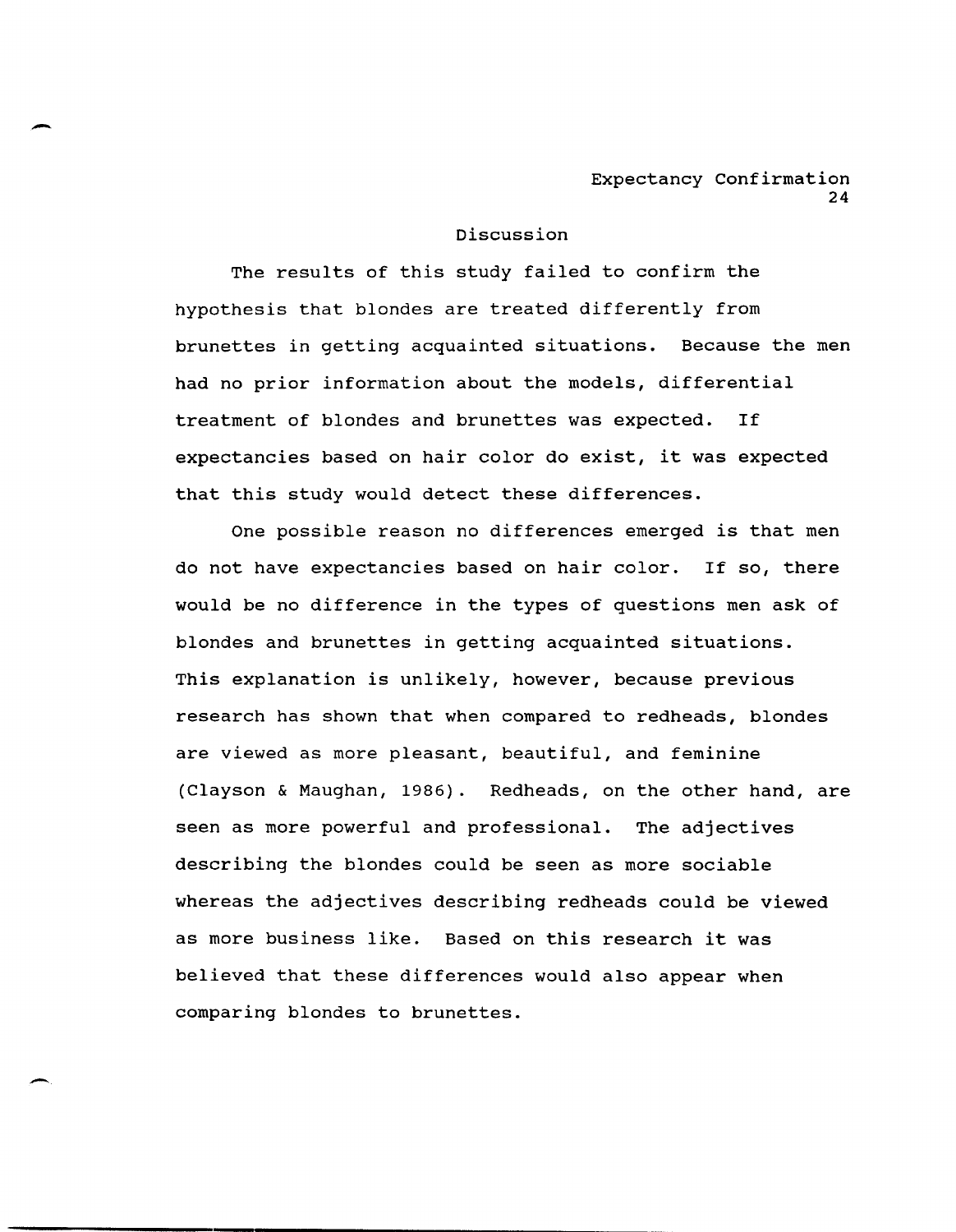The study does have limitations that may help account for the failure to find the expected differences. One limitation is the sample size and population. Because only 30 males were used, the power needed to detect a subtle effect may have been lacking. Perhaps if more subjects had been utilized, significant effects would have emerged. This is particularly a problem because analyses were based on categorical data, making subtle differences more difficult to detect.

Another limitation is that the participants were not allowed to actually interact with targets. The pencil and paper technique used probably was not as sensitive to expectancies as an interview or phone conversation would have been. Interaction with the target may be necessary in order for any expectancies to emerge. In addition, this study did not provide any information that the men could interpret, instead only a photo and the information that the woman was waiting at the airport was given. This type of presentation may have failed to make hair color salient. Hence, effect due to this variable may have not been elicited. This limited information may have failed to elicit expectancies based on hair color.

-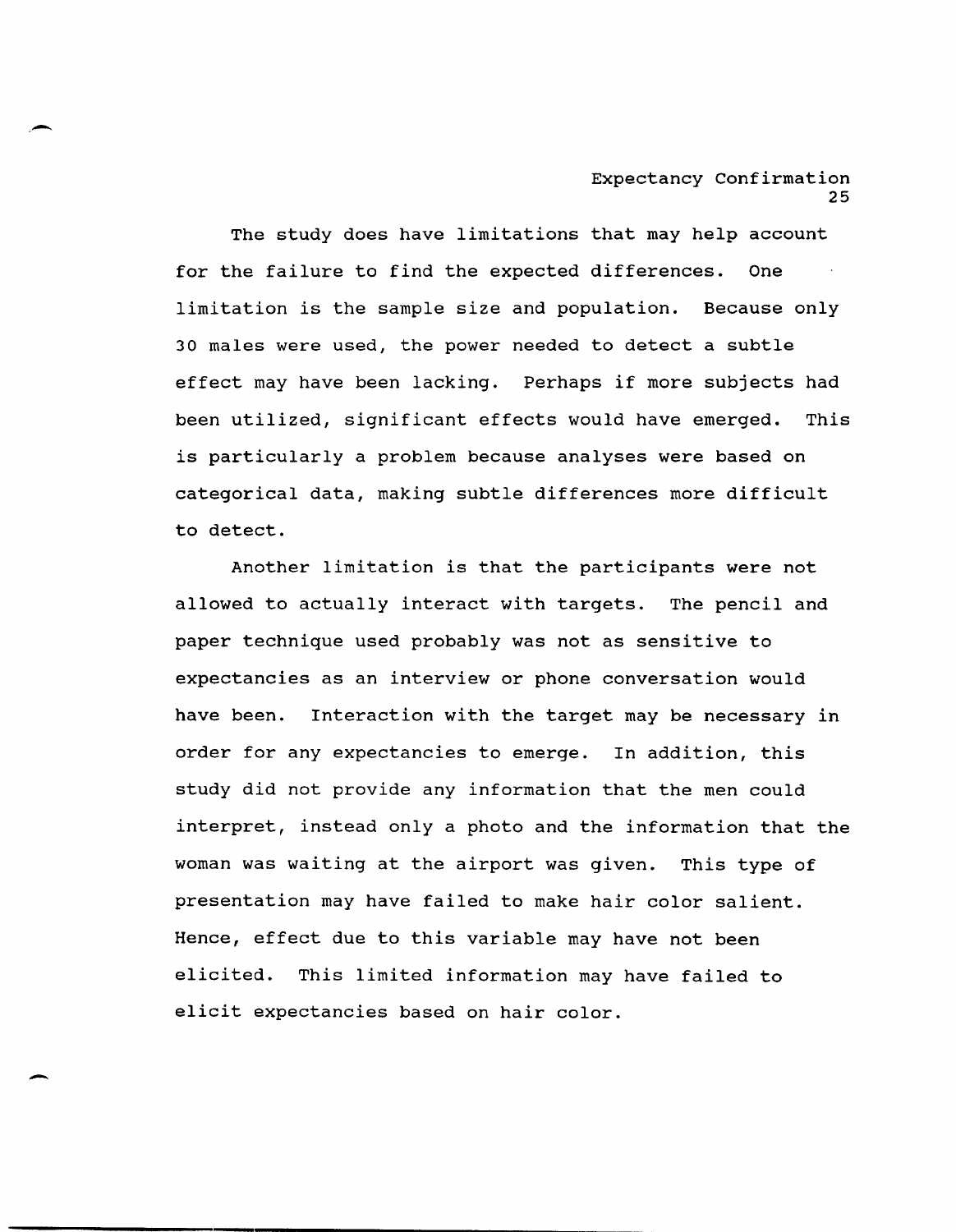still another limitation of the study is that the photographs were not previously rated as either attractive or unattractive. If the males found the female in the photos as unattractive, both groups would be less likely to ask sociability questions. In the Snyder et al. (1977) study, the photographs were previously rated as either attractive or unattractive. It was found that there are expectancies based on physical appearance. Physically attractive females are seen as more sociable and likeable. It may be that the female in the photograph was viewed as unattractive and therefore neither group would be likely to ask questions pertaining to sociability.

The first step in Darley and Fazio (1980) expectancy confirmation model is the formation of an expectancy. This study fails to confirm the formation of a global expectancy about blondes. If an expectancy existed in this setting, differences in the type of questions asked in the two conditions should have emerged. According to the Deaux and Major (1987) model of gender related behavior, it is believed that the more information available to a person, the less likely a global stereotype will be used. Because all questions generally focused on the target's role as a college student, the global stereotype of blondes being

--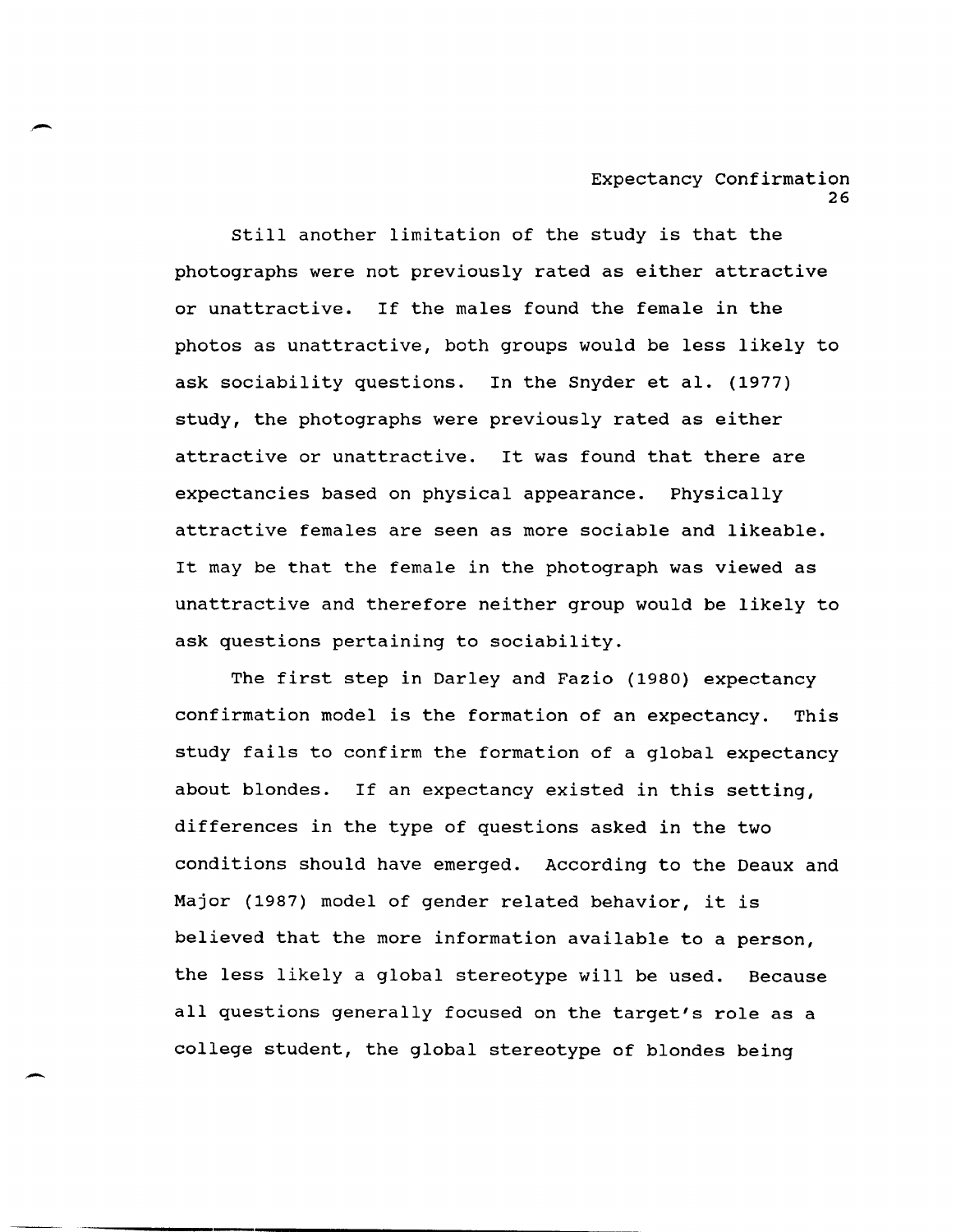"dizzy" or less intelligent was not evoked. Instead, the stereotype of a college student may have been activated by the sight of the college sweatshirt in the photograph, leading to questions based on school related topics. such topics are inconsistent with the stereotype of a "dizzy" blondes. Again, then, the experimental procedure employed may have masked differences based on hair color.

This study was an attempt to show the differences in expectancies of blondes and brunettes so that further research could be done on the confirmation/disconfirmation of these expectancies. Assuming hair color does evoke expectancies, future research in this area could duplicate the procedure of the Snyder et al. (1977) study but could vary the hair color of the individual instead of their perceived attractiveness. This type of study would be more sensitive to differences and would also allow the confirmation/disconfirmation of these expectancies to be studied.

Another variation to this study would be to inform the females that the males had negative expectancies based on her hair color in order to determine if the expectancy is confirmed when the target is aware of the expectancy. Research by Darley and Hilton (1985) suggests that a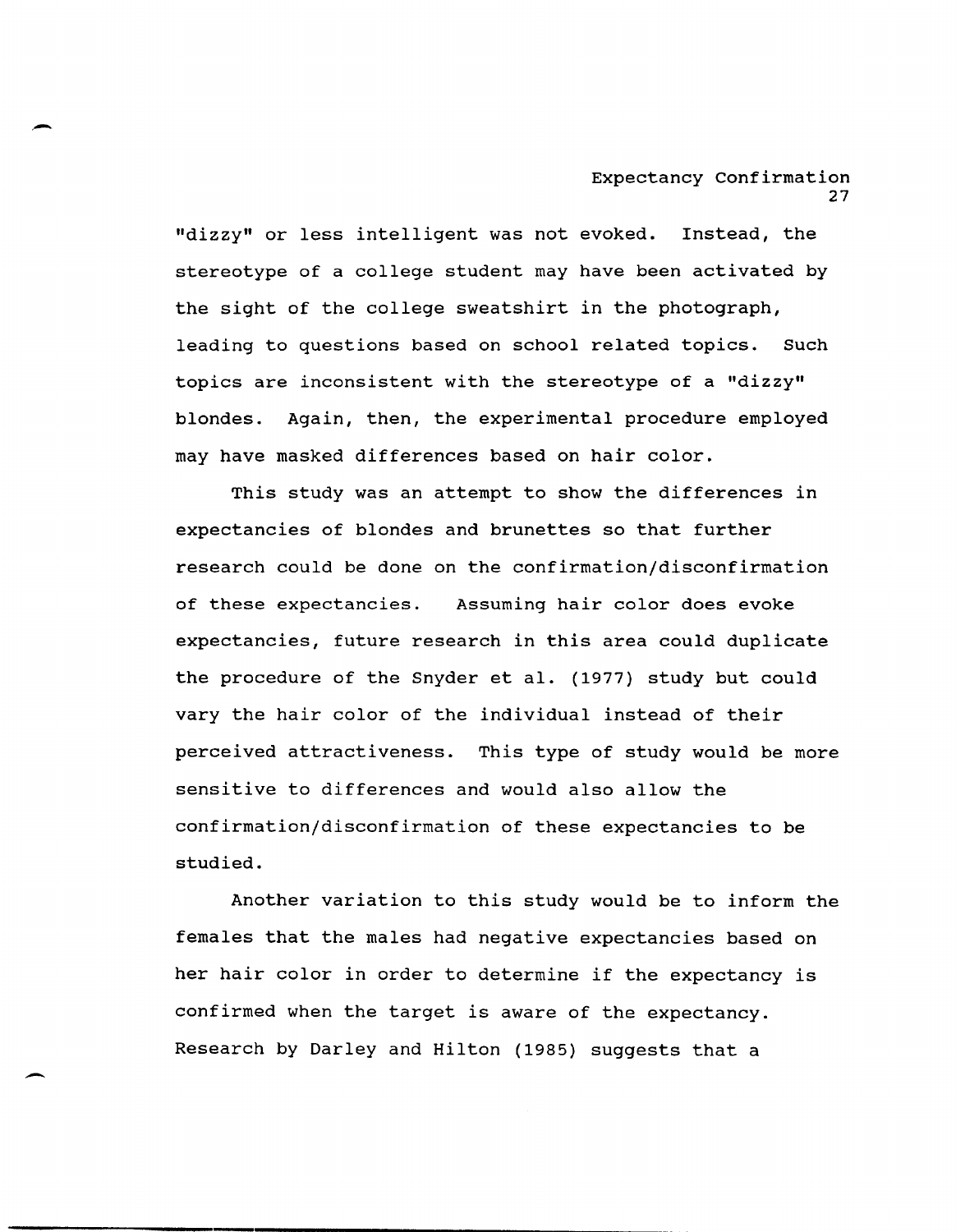knowledge of expectancies leads to their rejection. If the expectancy is known, then, the blondes may work harder in order to prove their intelligence to the perceiver. Moreover, if targets know there is a negative social connotation they may try especially hard to dispel the expectancy (e.g. Swann & Ely, 1984). Because being a "dizzy" blonde has many negative connotations, it is unlikely that blondes want to be stereotyped in this group. Extra effort may be used by the blonde in order to show that she does not fit into this stereotype.

--

-

The suggested areas of research can only lead to a better understanding of the role hair color plays in social interaction. More research is needed to determine the exact expectancies associated with the different hair colors and how these expectancies can be dispelled.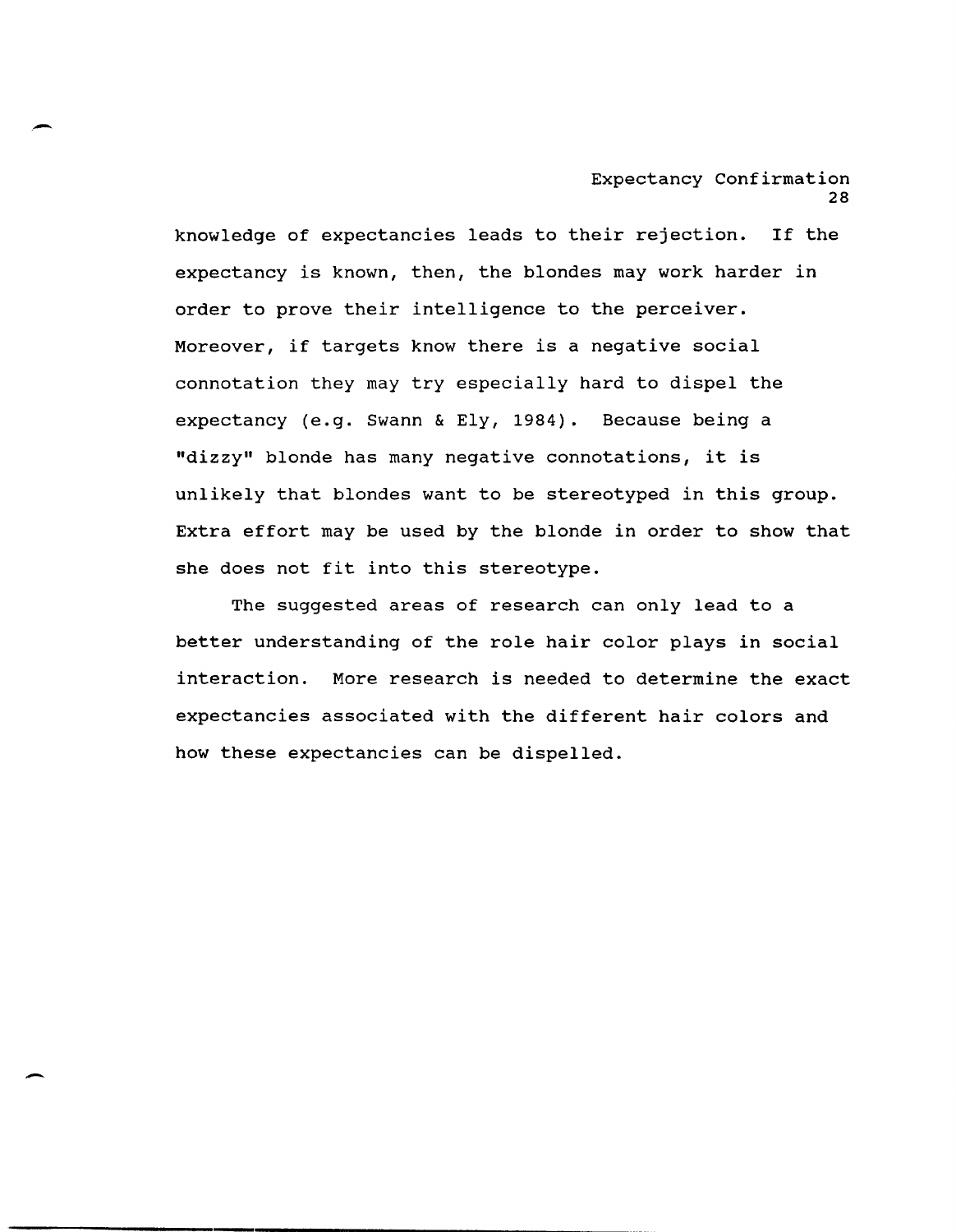#### References

Clayson, D. E. & Maughan, M. R. C. (1986). Redheads and blonds: Stereotypic images. Psychological Reports, 59, 811-816.

- Darley, J. M. & Fazio, R. H. (1980). Expectancy confirmation processes arising in the social interaction sequence. American Psychologist, 35, 867-881.
- Darley, J. M. & Gross, P. H. (1983). A hypothesisconfirming bias in labeling effects. Journal of Personality and social Psychology, 44, 20-33.
- Deaux, K. & Kite, M. E. (in press). Gender and cognition. In B. B. Hess & M. M. Ferree (Eds.), Analyzing gender: A handbook of social science research. Beverly Hills, CA:Sage.
- Deaux, K. & Major, B. (1987). Putting gender into context: An interactive model of gender related behavior. Psychological Review, 94, 369-389.
- Hilton, J. L. & Darley, J. M. (1984). constructing other persons: A limit on the effect. Journal of Experimental Social Psychology, 21, 1-18.
- Rosenthal, R. & Jacobson, L. 1968. Pygmalion in the classroom: Teacher expectation and pupils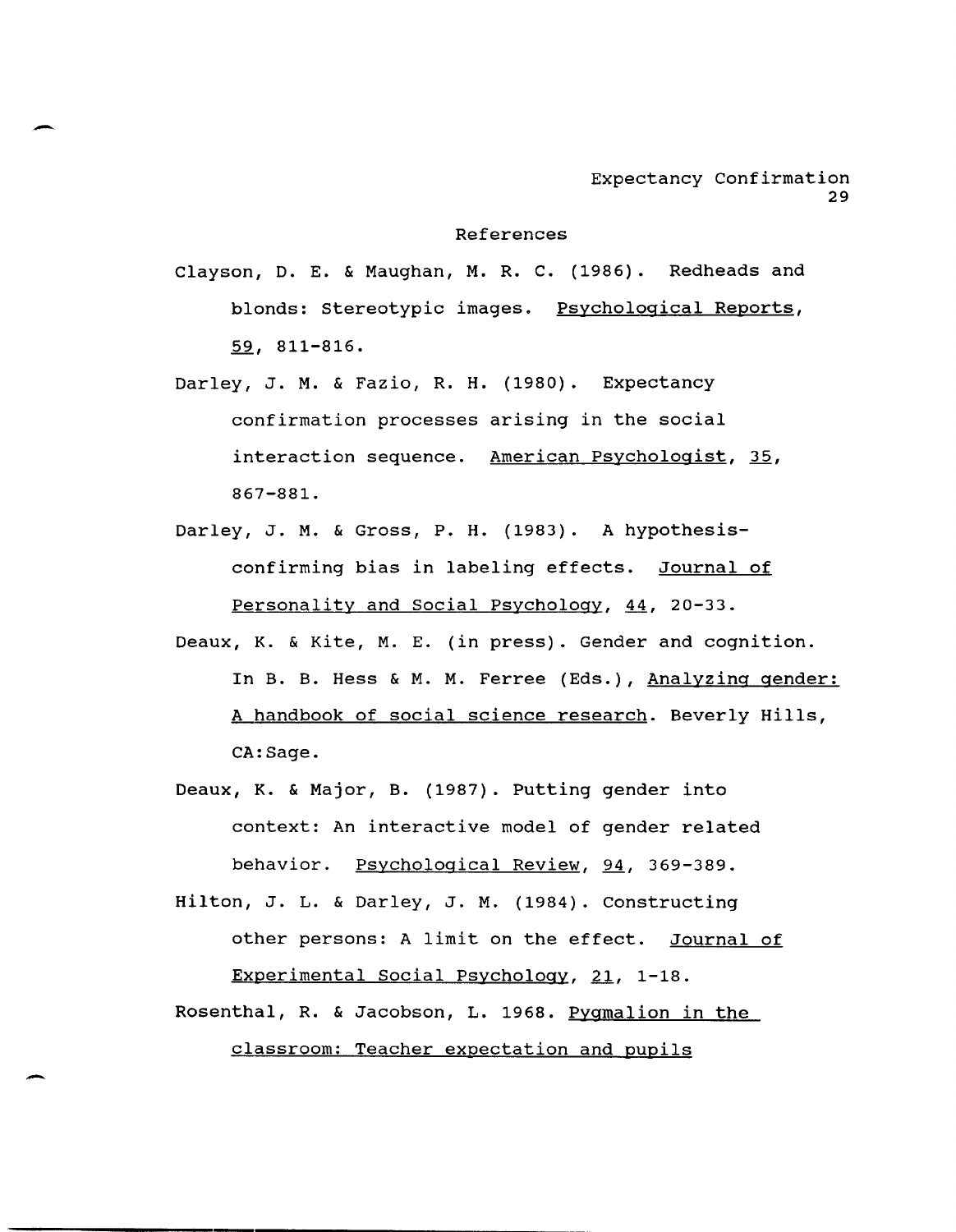intellectual development (62-85). New York:Holt, Rinehart & Winston.

Snyder, M., Tanke, E. D., & Berscheid, E. (1977). Social perception and interpersonal behavior: On the self-fulfilling nature of social stereotypes. Journal of Personality and Social Psychology, 35, 656-666.

Swann, W. B. & Ely, R. J. (1984). A battle of wills: Self-verification versus Behavioral confirmation. Journal of Personality and Social Psychology, 46. 1287-1302.

- Swann, W. B. Jr., & Snyder, M. (1980). On translating beliefs into action: Theories of ability and their application in an instructional setting. Journal of Personality and Social Psychology, 38, 879-888.
- Testa, M. & Major, B. (1988). Self-verification and expectancy confirmation in social interaction: Independent or interactive processes? Representative Research in Social Psychology, 18, 35-48.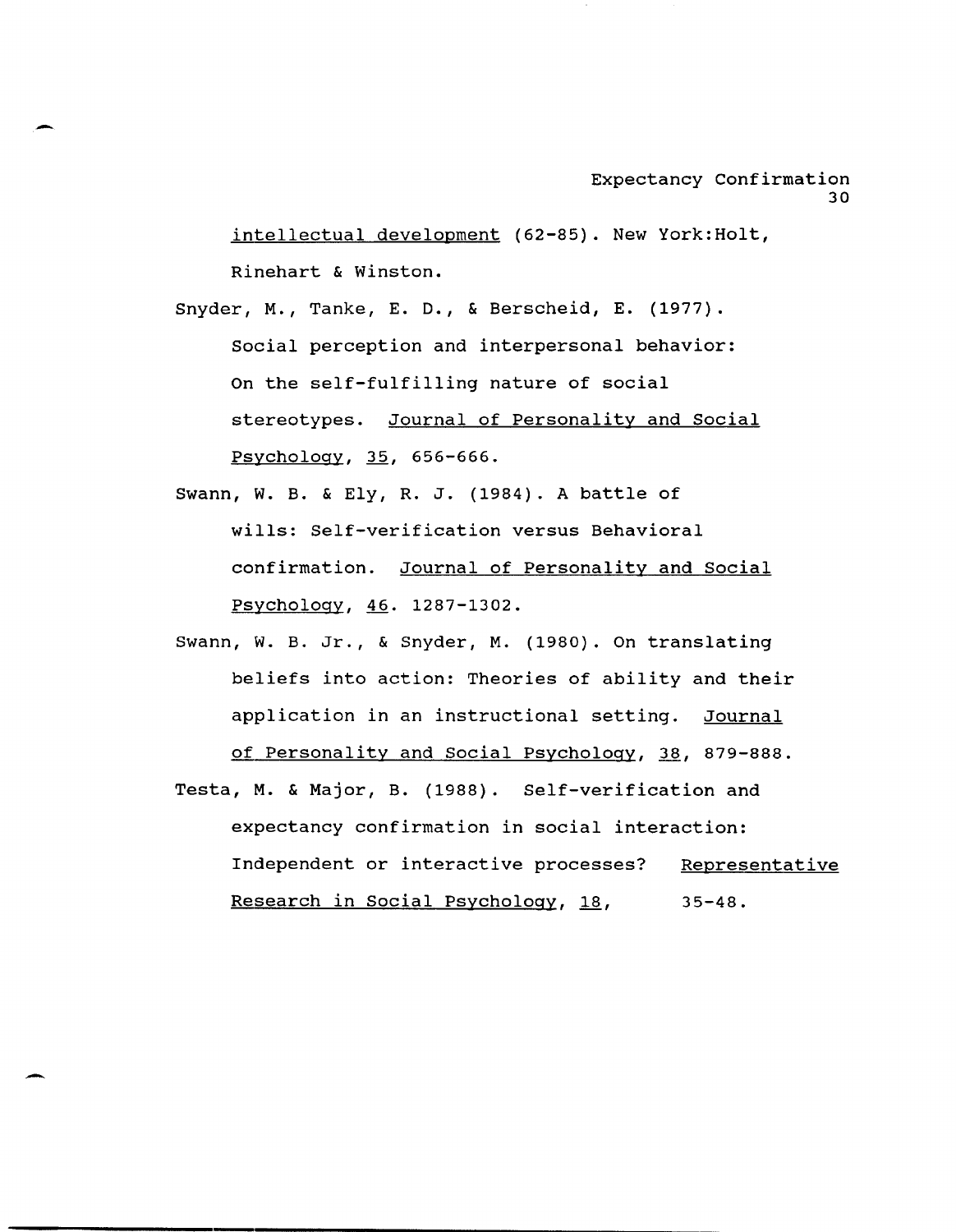Appendix A

-

-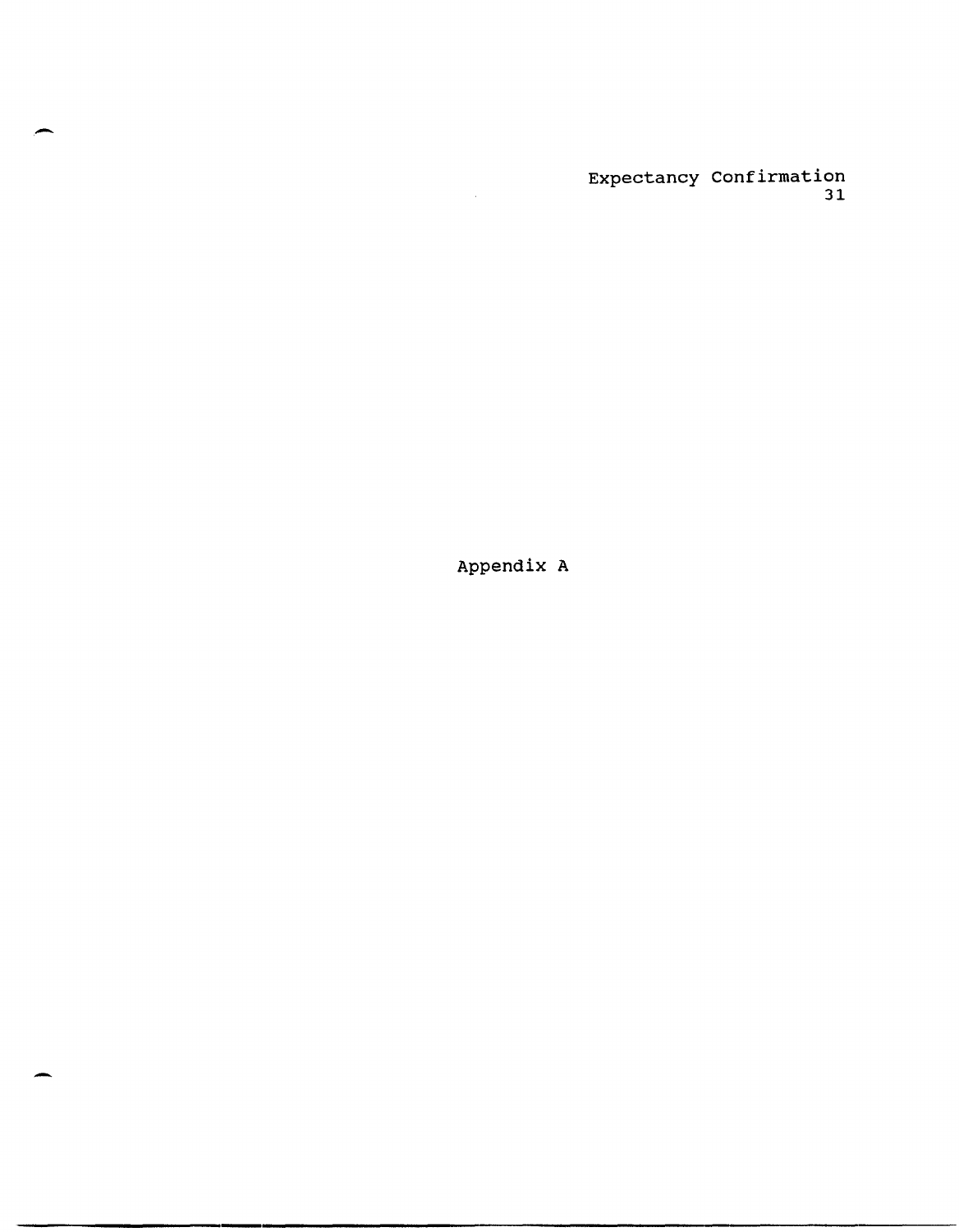Imagine that you are at the airport late one evening, waiting on your flight that has been delayed due to bad weather. You notice the young woman in the picture sitting at your departure gate. She is wearing a Ball State sweatshirt and you decide to ask if she's a student. You sit down a couple of seats away from her and the two of you begin a conversation.

List ten questions you are likely to ask her in order to get to know her. On the second page is a list of possible topics to ask her about, but feel free to ask any question you would like. 1.

2 . 3 . 4. 5. 6. 7.

-

-

- 8.
- 9.
- 10.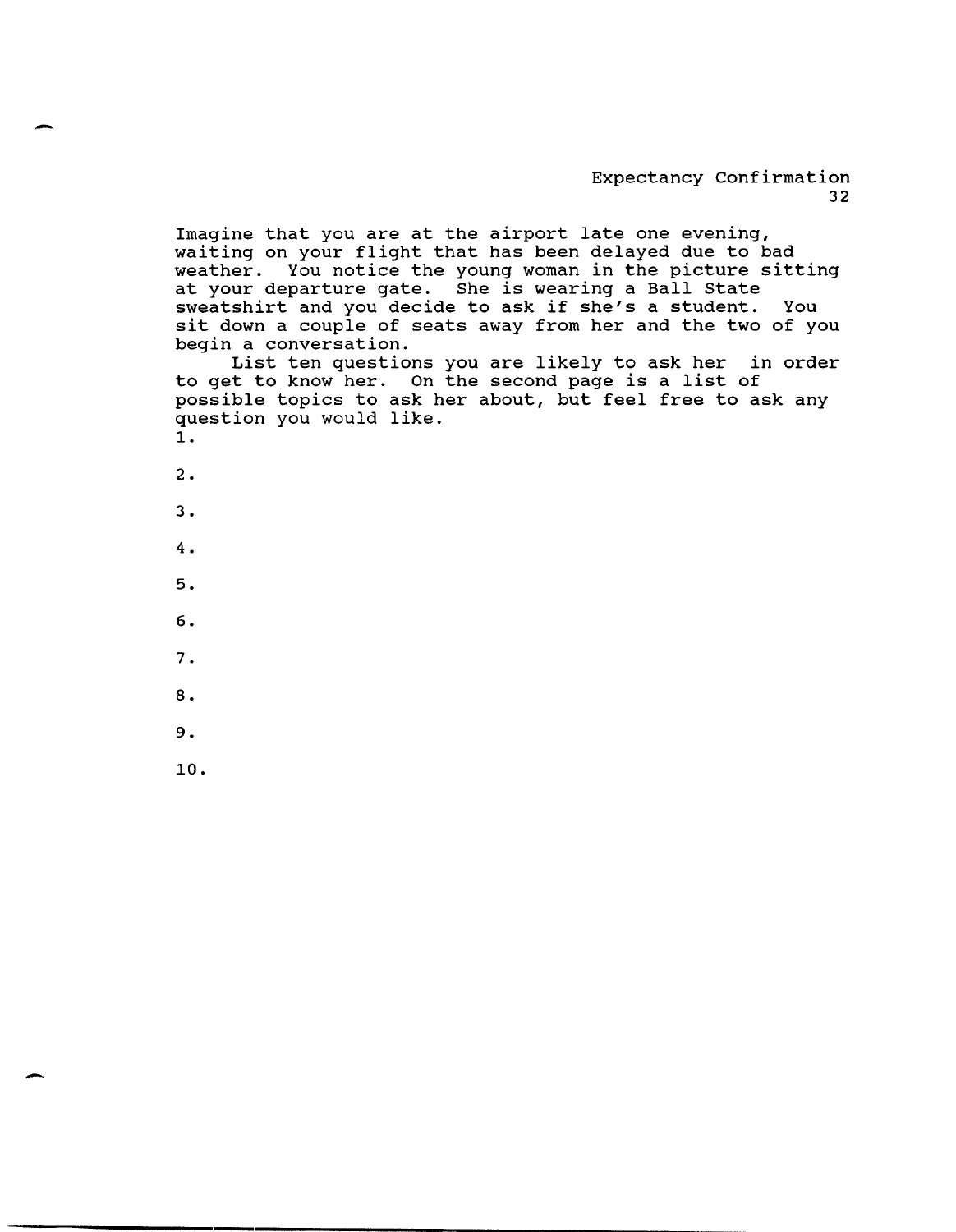Below are some possible topics for questions to ask the student.

Classes

Major(s)/ Minor (s)

Part time jobs

Summer Employment

Career Goals

Plans for after Graduation

Extra-Curricular Activities such as:

Sorority Activities

Religious Activities

Volunteer Activities

Personal Attitudes

Personal Opinions

Hobbies

Hometown

-

Favorite Groups

Dating Status

Campus Housing